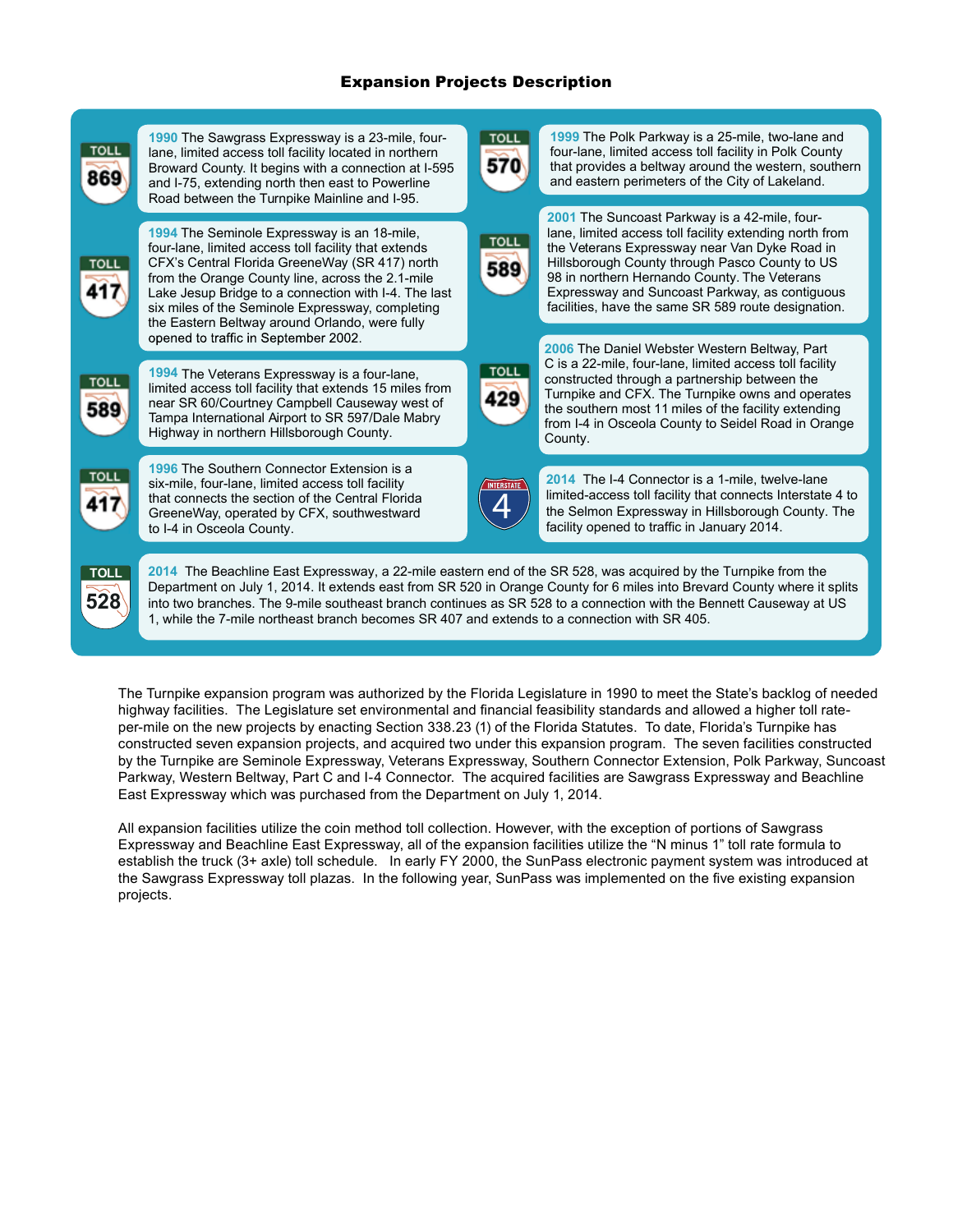## Expansion Projects Transactions and Toll Revenue FY 2017 vs. FY 2016

|                              | <b>Transactions</b> |             |        | <b>Toll Revenue</b> |               |        |  |
|------------------------------|---------------------|-------------|--------|---------------------|---------------|--------|--|
| Component                    | FY 2017             | FY 2016     | Change | FY 2017             | FY 2016       | Change |  |
| Sawgrass Expressway          | 89,550,880          | 85,632,762  | 4.6%   | \$85,416,404        | \$80,510,430  | 6.1%   |  |
| Seminole Expressway          | 42,067,016          | 39,592,457  | 6.3    | 55,302,510          | 51,712,593    | 6.9    |  |
| Veterans Expressway          | 60,320,819          | 55,303,655  | 9.1    | 51,645,700          | 45,720,433    | 13.0   |  |
| Southern Connector Extension | 15,803,457          | 13,602,570  | 16.2   | 12,625,917          | 10,917,202    | 15.7   |  |
| Polk Parkway                 | 35,441,903          | 33,315,767  | 6.4    | 33,595,521          | 31,358,911    | 7.1    |  |
| Suncoast Parkway             | 32,895,349          | 31,349,180  | 4.9    | 26,993,593          | 25,708,765    | 5.0    |  |
| Western Beltway, Part C      | 12,487,850          | 10,726,702  | 16.4   | 12,929,898          | 11,032,331    | 17.2   |  |
| I-4 Connector                | 17,577,371          | 16,283,352  | 7.9    | 13,447,930          | 12,070,700    | 11.4   |  |
| Beachline East Expressway    | 19,591,881          | 18,722,549  | 4.6    | 5,602,545           | 5,512,180     | 1.6    |  |
| Total                        | 325,736,526         | 304,528,994 | 7.0%   | \$297,560,018       | \$274,543,545 | 8.4%   |  |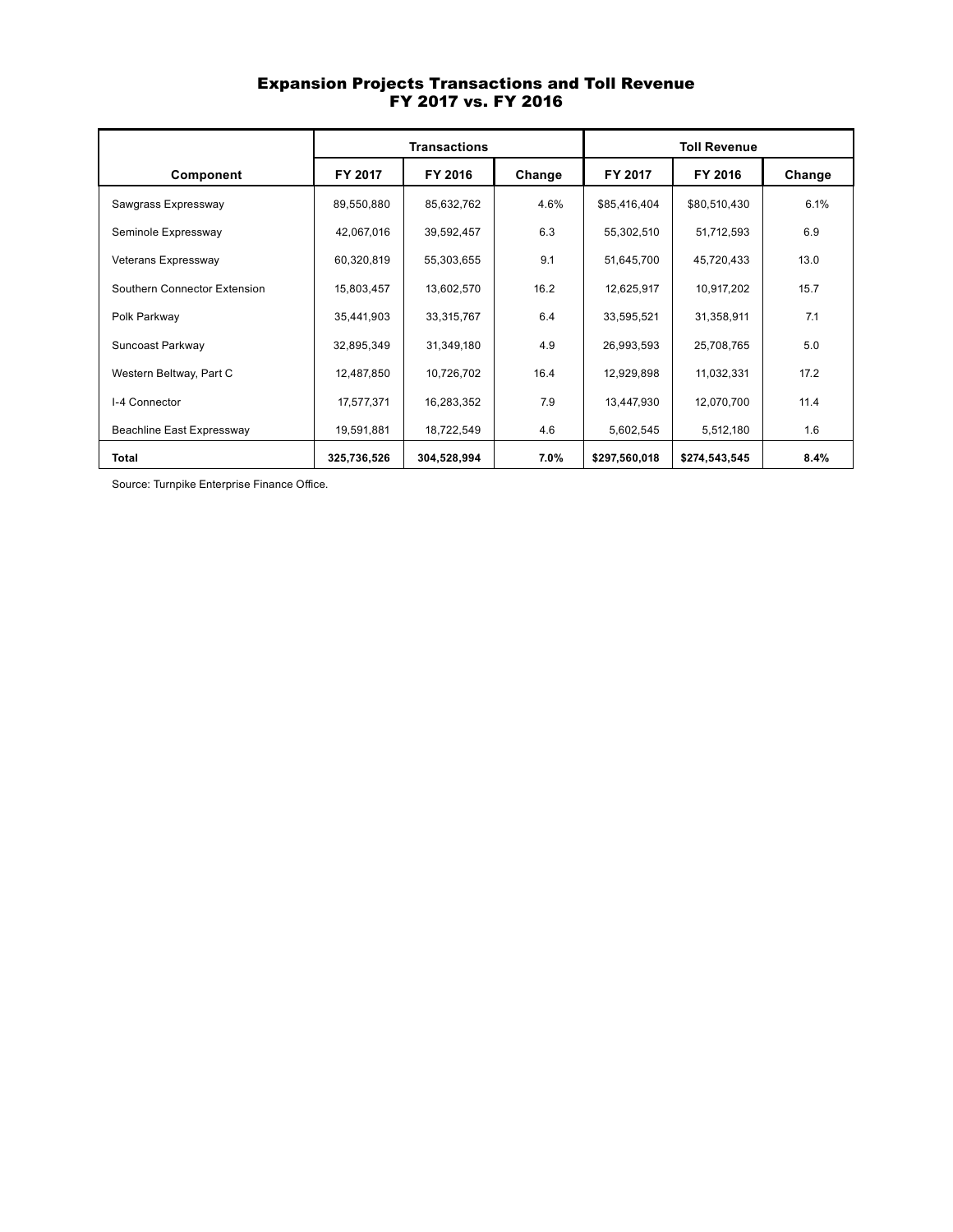## Expansion Projects Summary Quarterly Gross Toll Revenue Results FY 2017 vs. FY 2016

|                      |               |               | Variance      |        |
|----------------------|---------------|---------------|---------------|--------|
| <b>Months</b>        | FY 2017       | FY 2016       | <b>Amount</b> | Change |
| July                 | \$23,918,898  | \$21,906,060  | \$2,012,838   | 9.2%   |
| August               | 24,486,895    | 21,861,992    | 2,624,903     | 12.0   |
| September            | 23,307,826    | 21,159,631    | 2,148,195     | 10.2   |
| 1st Quarter Subtotal | 71,713,619    | 64,927,683    | 6,785,936     | 10.5   |
| October              | 22,617,295    | 22,963,505    | (346, 210)    | (1.5)  |
| November             | 24,364,744    | 21,897,323    | 2,467,421     | 11.3   |
| December             | 25,637,821    | 23,564,230    | 2,073,591     | 8.8    |
| 2nd Quarter Subtotal | 72,619,860    | 68,425,058    | 4,194,802     | 6.1    |
| January              | 24,964,522    | 22,422,730    | 2,541,792     | 11.3   |
| February             | 23,972,129    | 22,885,608    | 1,086,521     | 4.7    |
| March                | 27,627,059    | 25,300,420    | 2,326,639     | 9.2    |
| 3rd Quarter Subtotal | 76,563,710    | 70,608,758    | 5,954,952     | 8.4    |
| April                | 25,730,062    | 23,831,788    | 1,898,274     | 8.0    |
| May                  | 26,246,040    | 23,754,331    | 2,491,709     | 10.5   |
| June                 | 24,686,727    | 22,995,927    | 1,690,800     | 7.4    |
| 4th Quarter Subtotal | 76,662,829    | 70,582,046    | 6,080,783     | 8.6    |
| <b>Annual Total</b>  | \$297,560,018 | \$274,543,545 | \$23,016,473  | 8.4%   |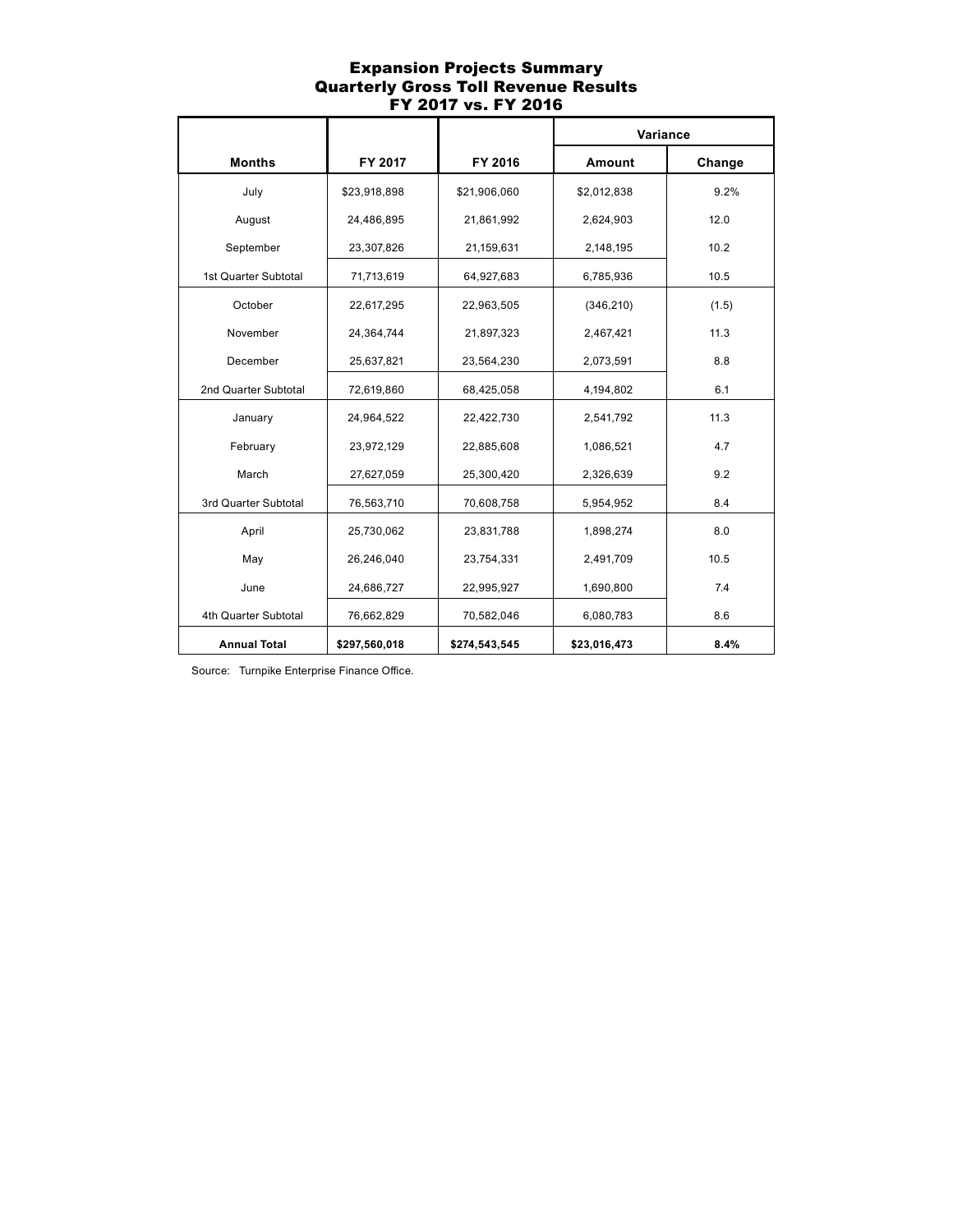## Sawgrass Expressway Comparison of Daily Transactions by Month FY 2017 vs. FY 2016

|              | <b>Average Daily Transactions</b><br>$(ADT)^*$ |         |        |
|--------------|------------------------------------------------|---------|--------|
| <b>Month</b> | FY 2017                                        | FY 2016 | Change |
| July         | 224,660                                        | 216,858 | 3.6%   |
| August       | 237,035                                        | 218,676 | 8.4    |
| September    | 237,188                                        | 220,667 | 7.5    |
| October      | 230,870                                        | 231,169 | (0.1)  |
| November     | 246,396                                        | 229,402 | 7.4    |
| December     | 249,724                                        | 236,569 | 5.6    |
| January      | 243,652                                        | 232,326 | 4.9    |
| February     | 257,854                                        | 250,639 | 2.9    |
| March        | 266,151                                        | 250,819 | 6.1    |
| April        | 251,349                                        | 246,440 | 2.0    |
| May          | 254,466                                        | 238,437 | 6.7    |
| June         | 245,992                                        | 236,617 | 4.0    |
| <b>AADT</b>  | 245,345                                        | 233,969 | 4.9%   |

Source: Turnpike Enterprise Finance Office.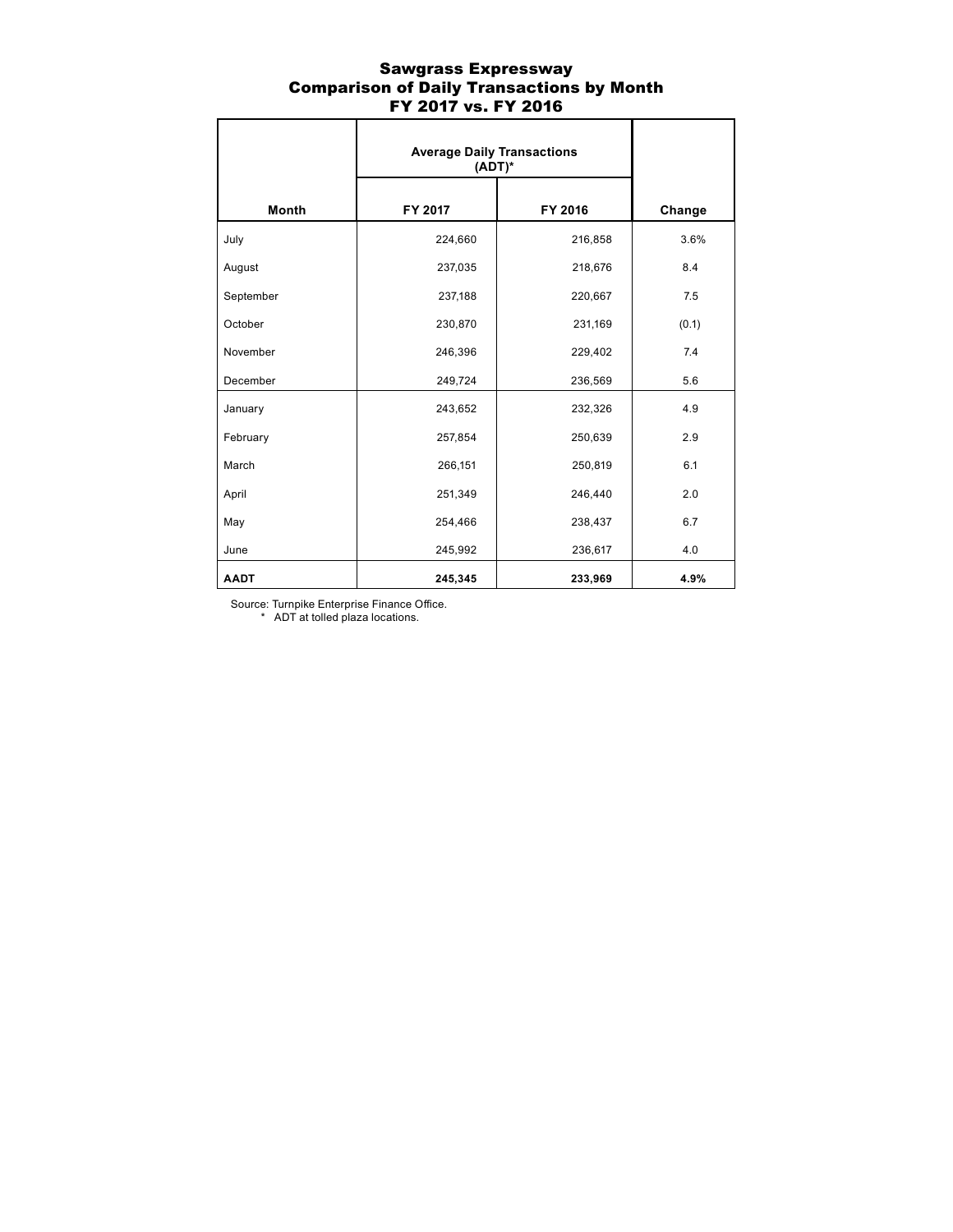## Sawgrass Expressway Quarterly Revenue Results FY 2017 vs. FY 2016

|                      |              |              | Variance      |        |
|----------------------|--------------|--------------|---------------|--------|
| <b>Months</b>        | FY 2017      | FY 2016      | <b>Amount</b> | Change |
| July                 | \$6,799,724  | \$6,386,351  | \$413,373     | 6.5%   |
| August               | 7,154,045    | 6,436,954    | 717,091       | 11.1   |
| September            | 6,882,603    | 6,201,442    | 681,161       | 11.0   |
| 1st Quarter Subtotal | 20,836,372   | 19,024,747   | 1,811,625     | 9.5    |
| October              | 6,294,401    | 6,774,223    | (479, 822)    | (7.1)  |
| November             | 7,161,920    | 6,495,675    | 666,245       | 10.3   |
| December             | 7,464,262    | 6,894,243    | 570,019       | 8.3    |
| 2nd Quarter Subtotal | 20,920,583   | 20,164,141   | 756,442       | 3.8    |
| January              | 7,270,930    | 6,750,791    | 520,139       | 7.7    |
| February             | 6,926,770    | 6,815,810    | 110,960       | 1.6    |
| March                | 7,888,379    | 7,304,789    | 583,590       | 8.0    |
| 3rd Quarter Subtotal | 22,086,079   | 20,871,390   | 1,214,689     | 5.8    |
| April                | 7,175,061    | 6,938,476    | 236,585       | 3.4    |
| May                  | 7,464,841    | 6,903,511    | 561,330       | 8.1    |
| June                 | 6,933,468    | 6,608,165    | 325,303       | 4.9    |
| 4th Quarter Subtotal | 21,573,370   | 20,450,152   | 1,123,218     | 5.5    |
| <b>Annual Total</b>  | \$85,416,404 | \$80,510,430 | \$4,905,974   | 6.1%   |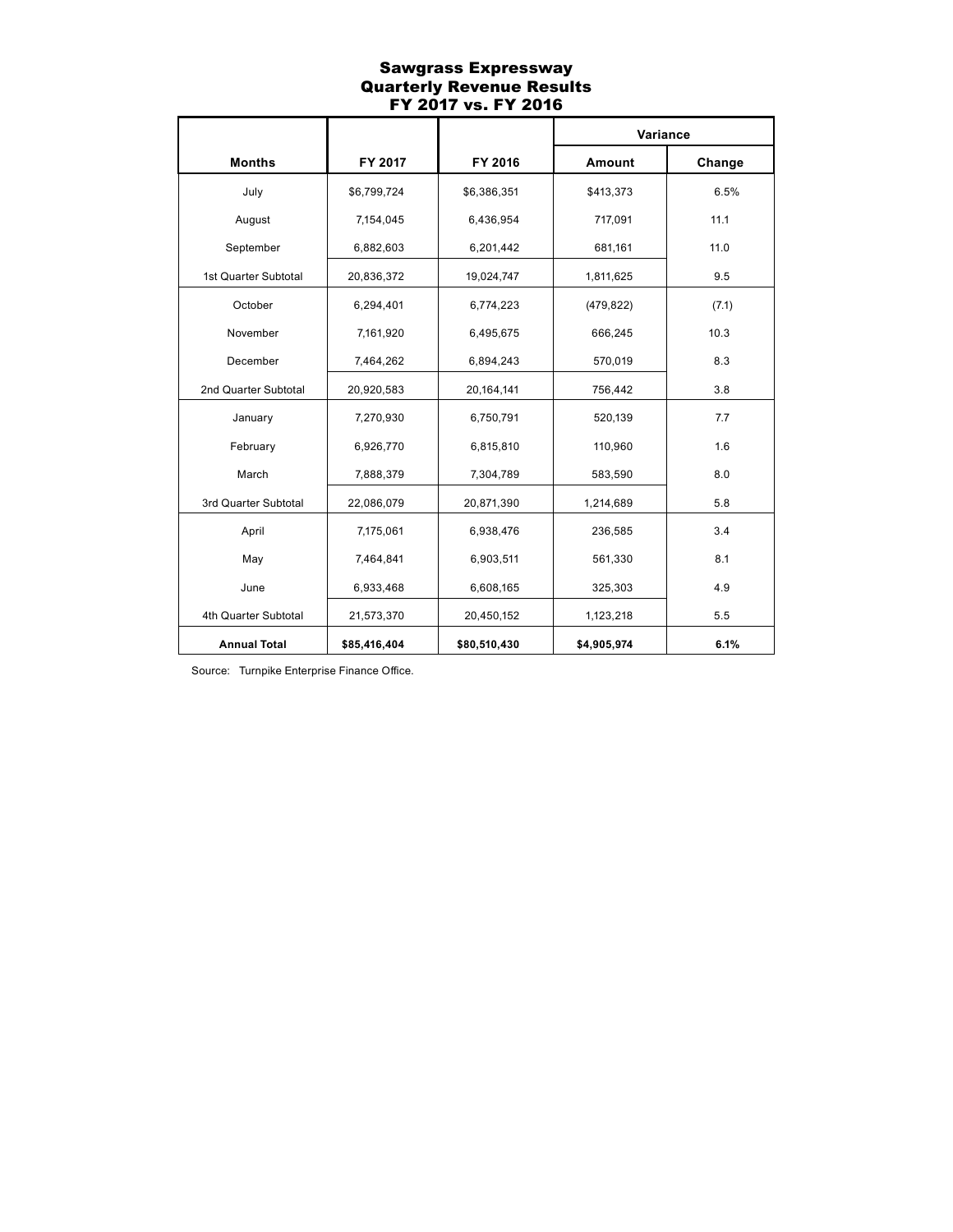## Seminole Expressway Comparison of Daily Transactions by Month FY 2017 vs. FY 2016

|              | <b>Average Daily Transactions</b><br>$(ADT)^*$ |         |        |
|--------------|------------------------------------------------|---------|--------|
| <b>Month</b> | FY 2017                                        | FY 2016 | Change |
| July         | 107,101                                        | 101,957 | 5.0%   |
| August       | 112,403                                        | 101,829 | 10.4   |
| September    | 110,989                                        | 103,329 | 7.4    |
| October      | 109,089                                        | 108,775 | 0.3    |
| November     | 114,280                                        | 104,574 | 9.3    |
| December     | 115,306                                        | 107,946 | 6.8    |
| January      | 111,858                                        | 102,240 | 9.4    |
| February     | 118,101                                        | 112,744 | 4.8    |
| March        | 123,730                                        | 116,937 | 5.8    |
| April        | 121,452                                        | 114,100 | 6.4    |
| May          | 120,702                                        | 112,190 | 7.6    |
| June         | 118,423                                        | 111,824 | 5.9    |
| <b>AADT</b>  | 115,252                                        | 108,176 | 6.5%   |

Source: Turnpike Enterprise Finance Office.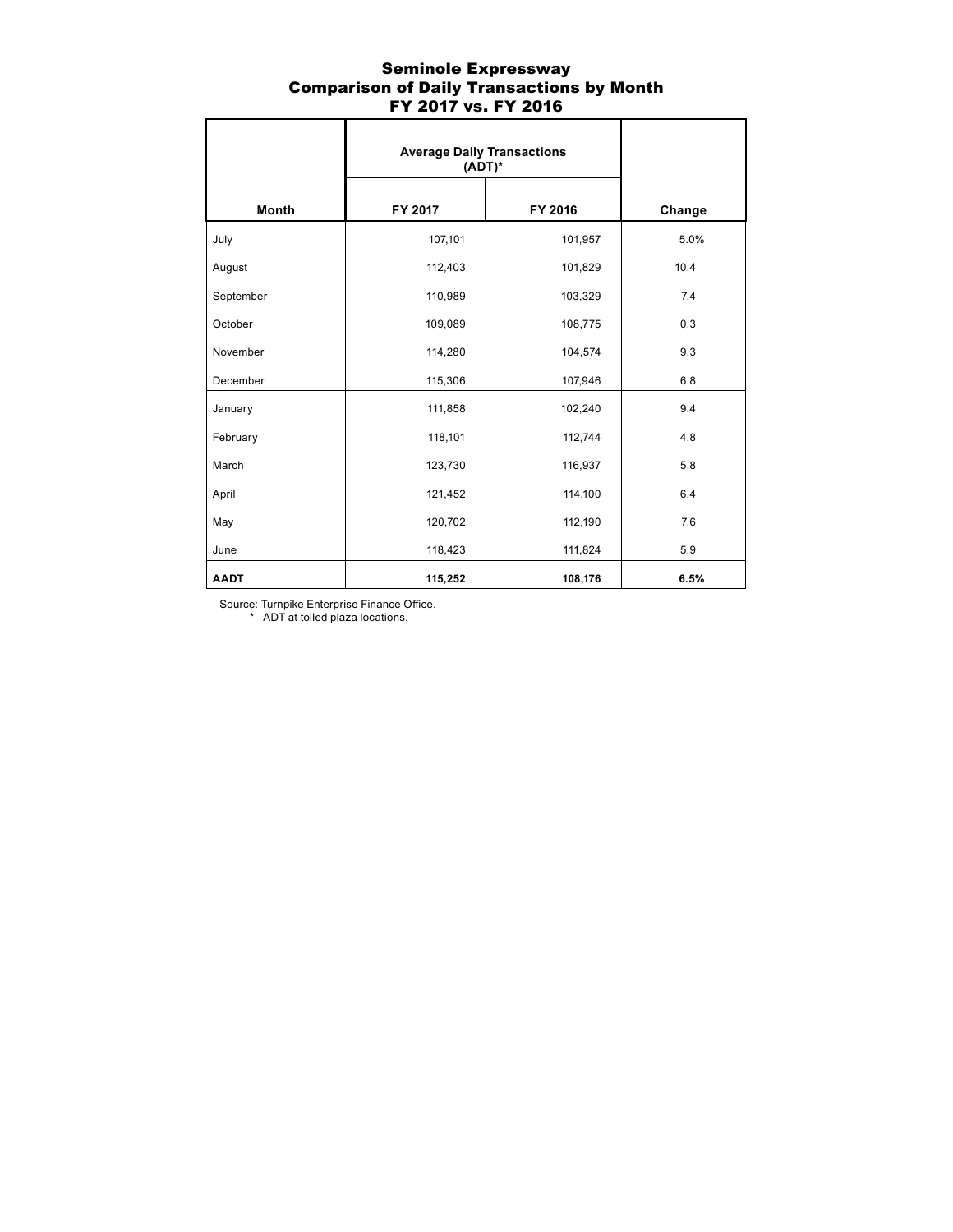## Seminole Expressway Quarterly Revenue Results FY 2017 vs. FY 2016

|                      |              |              | Variance    |        |
|----------------------|--------------|--------------|-------------|--------|
| <b>Months</b>        | FY 2017      | FY 2016      | Amount      | Change |
| July                 | \$4,431,054  | \$4,177,267  | \$253,787   | 6.1%   |
| August               | 4,630,512    | 4,132,244    | 498,268     | 12.1   |
| September            | 4,387,886    | 4,026,264    | 361,622     | 9.0    |
| 1st Quarter Subtotal | 13,449,452   | 12,335,775   | 1,113,677   | 9.0    |
| October              | 4,113,621    | 4,380,225    | (266, 604)  | (6.1)  |
| November             | 4,519,581    | 4,060,918    | 458,663     | 11.3   |
| December             | 4,673,773    | 4,338,623    | 335,150     | 7.7    |
| 2nd Quarter Subtotal | 13,306,975   | 12,779,766   | 527,209     | 4.1    |
| January              | 4,570,500    | 4,124,872    | 445,628     | 10.8   |
| February             | 4,424,200    | 4,286,853    | 137,347     | 3.2    |
| March                | 5,106,968    | 4,781,742    | 325,226     | 6.8    |
| 3rd Quarter Subtotal | 14,101,668   | 13,193,467   | 908,201     | 6.9    |
| April                | 4,815,718    | 4,479,165    | 336,553     | 7.5    |
| May                  | 4,936,285    | 4,533,534    | 402,751     | 8.9    |
| June                 | 4,692,412    | 4,390,886    | 301,526     | 6.9    |
| 4th Quarter Subtotal | 14,444,415   | 13,403,585   | 1,040,830   | 7.8    |
| <b>Annual Total</b>  | \$55,302,510 | \$51,712,593 | \$3,589,917 | 6.9%   |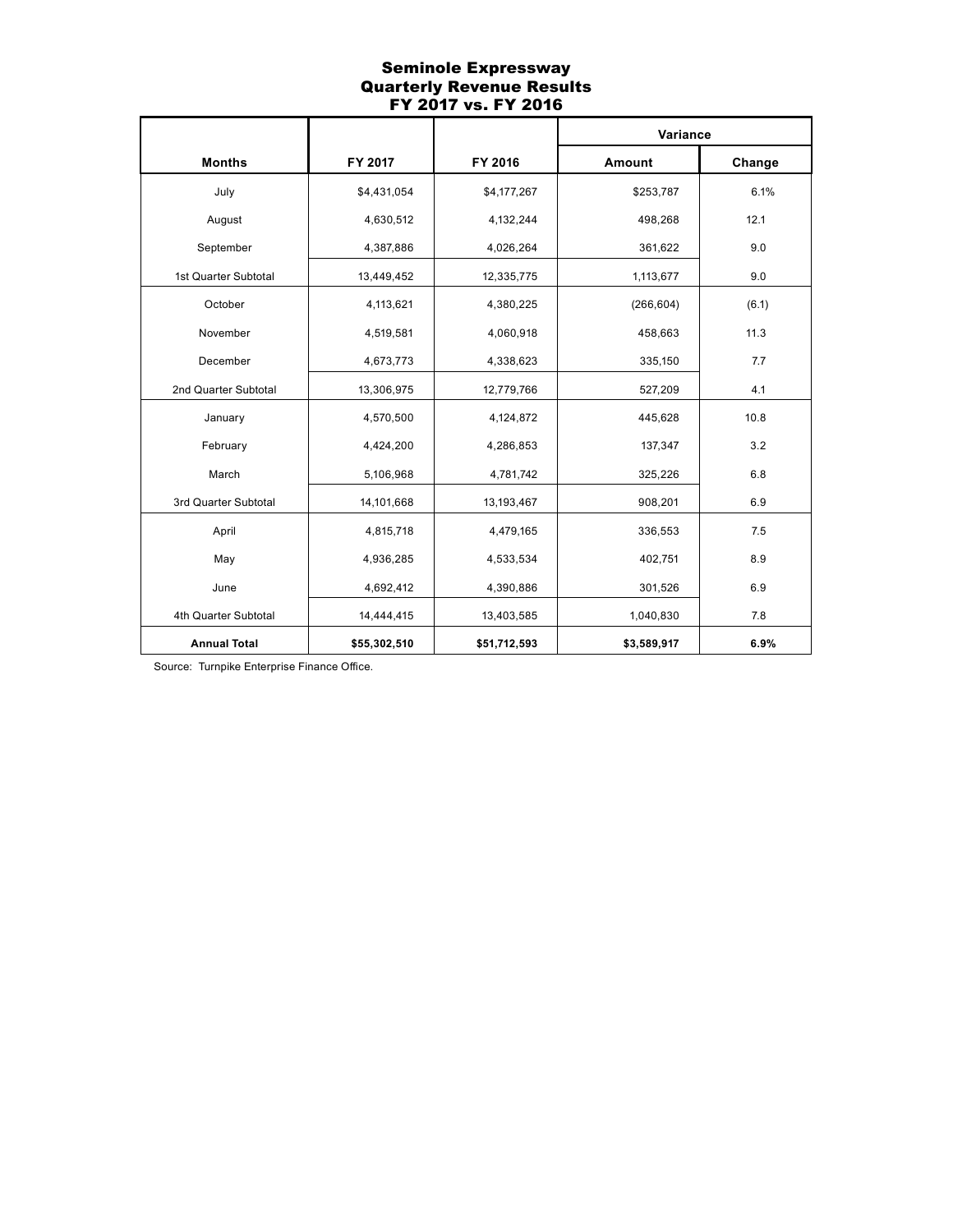## Veterans Expressway Comparison of Daily Transactions by Month FY 2017 vs. FY 2016

|              | <b>Average Daily Transactions</b><br>$(ADT)^*$ |         |        |
|--------------|------------------------------------------------|---------|--------|
| <b>Month</b> | FY 2017                                        | FY 2016 | Change |
| July         | 151,133                                        | 139,768 | 8.1%   |
| August       | 156,240                                        | 144,822 | 7.9    |
| September    | 154,942                                        | 146,623 | 5.7    |
| October      | 159,043                                        | 151,862 | 4.7    |
| November     | 162,375                                        | 147,779 | 9.9    |
| December     | 167,849                                        | 156,286 | 7.4    |
| January      | 163,884                                        | 145,183 | 12.9   |
| February     | 172,610                                        | 155,380 | 11.1   |
| March        | 177,001                                        | 158,344 | 11.8   |
| April        | 173,232                                        | 158,375 | 9.4    |
| May          | 174,125                                        | 154,125 | 13.0   |
| June         | 171,459                                        | 155,075 | 10.6   |
| <b>AADT</b>  | 165,263                                        | 151,103 | 9.4%   |

Source: Turnpike Enterprise Finance Office.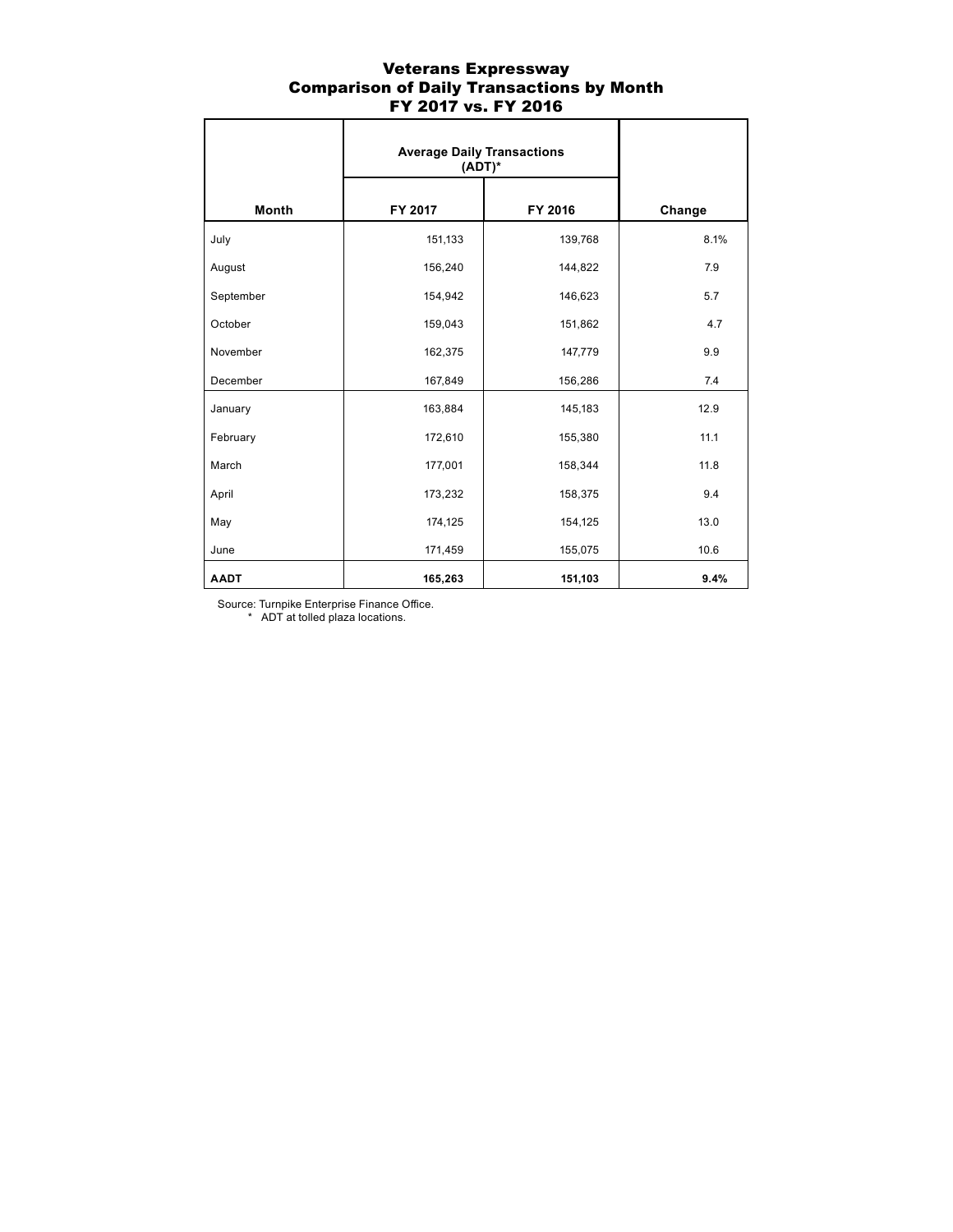## Veterans Expressway Quarterly Revenue Results FY 2017 vs. FY 2016

|                      |              |              | Variance    |        |
|----------------------|--------------|--------------|-------------|--------|
| <b>Months</b>        | FY 2017      | FY 2016      | Amount      | Change |
| July                 | \$4,054,974  | \$3,603,728  | \$451,246   | 12.5%  |
| August               | 4,161,947    | 3,702,086    | 459,861     | 12.4   |
| September            | 4,003,231    | 3,659,152    | 344,079     | 9.4    |
| 1st Quarter Subtotal | 12,220,152   | 10,964,966   | 1,255,186   | 11.4   |
| October              | 4,244,428    | 3,907,161    | 337,267     | 8.6    |
| November             | 4,208,932    | 3,685,516    | 523,416     | 14.2   |
| December             | 4,486,305    | 4,022,594    | 463,711     | 11.5   |
| 2nd Quarter Subtotal | 12,939,665   | 11,615,271   | 1,324,394   | 11.4   |
| January              | 4,372,472    | 3,725,245    | 647,227     | 17.4   |
| February             | 4,160,897    | 3,724,460    | 436,437     | 11.7   |
| March                | 4,640,551    | 4,061,484    | 579,067     | 14.3   |
| 3rd Quarter Subtotal | 13,173,920   | 11,511,189   | 1,662,731   | 14.4   |
| April                | 4,422,209    | 3,925,379    | 496,830     | 12.7   |
| May                  | 4,574,762    | 3,908,376    | 666,386     | 17.1   |
| June                 | 4,314,992    | 3,795,252    | 519,740     | 13.7   |
| 4th Quarter Subtotal | 13,311,963   | 11,629,007   | 1,682,956   | 14.5   |
| <b>Annual Total</b>  | \$51,645,700 | \$45,720,433 | \$5,925,267 | 13.0%  |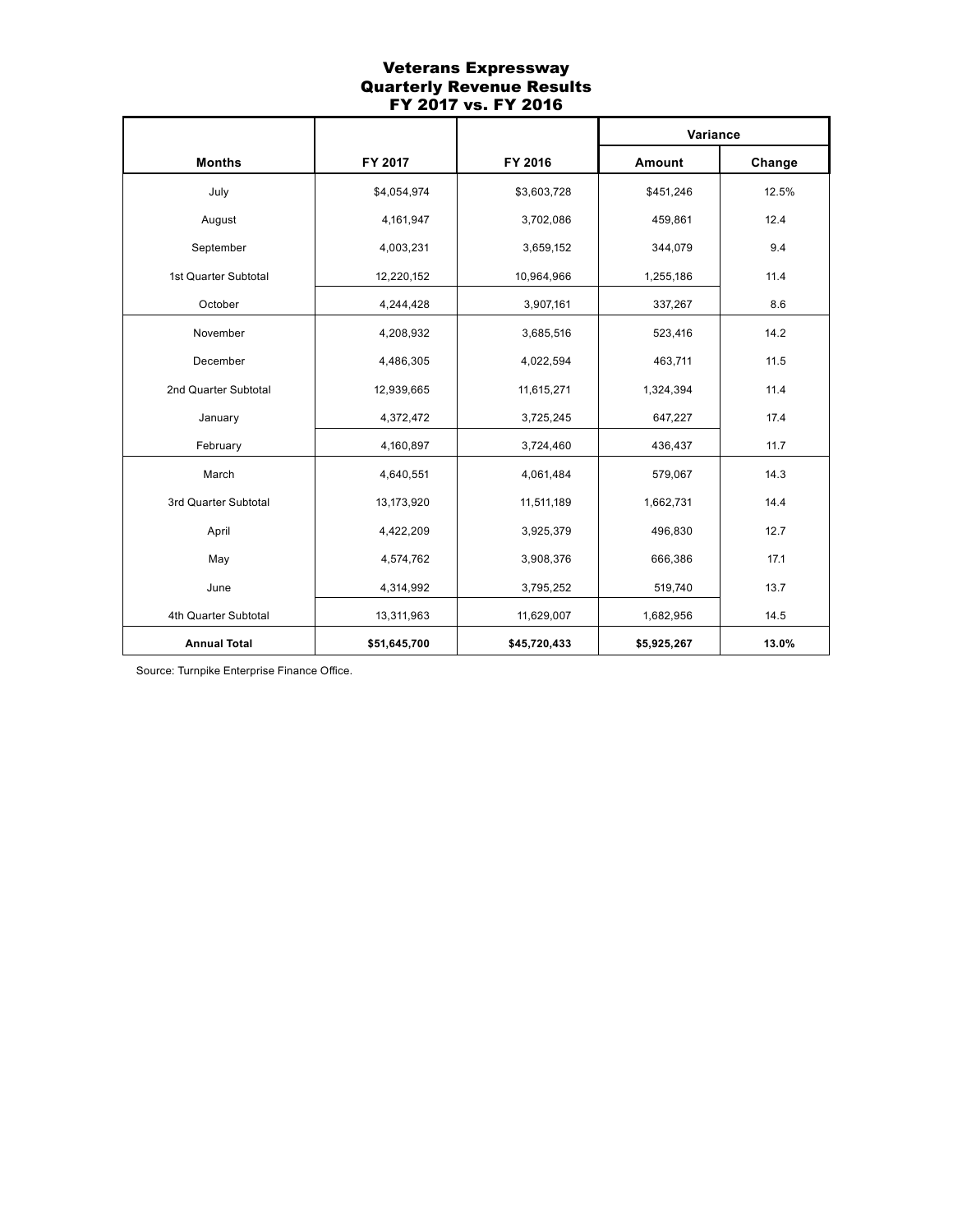# Southern Connector Extension Comparison of Daily Transactions by Month FY 2017 vs. FY 2016

|              | <b>Average Daily Transactions</b><br>$(ADT)^*$ |         |        |
|--------------|------------------------------------------------|---------|--------|
| <b>Month</b> | FY 2017                                        | FY 2016 | Change |
| July         | 42,747                                         | 35,983  | 18.8%  |
| August       | 39,115                                         | 33,642  | 16.3   |
| September    | 36,895                                         | 30,796  | 19.8   |
| October      | 39,083                                         | 33,974  | 15.0   |
| November     | 40,924                                         | 34,574  | 18.4   |
| December     | 44,730                                         | 38,964  | 14.8   |
| January      | 41,921                                         | 36,007  | 16.4   |
| February     | 44,932                                         | 38,957  | 15.3   |
| March        | 49,134                                         | 44,228  | 11.1   |
| April        | 48,724                                         | 40,838  | 19.3   |
| May          | 45,576                                         | 38,412  | 18.7   |
| June         | 45,920                                         | 39,637  | 15.9   |
| <b>AADT</b>  | 43,297                                         | 37,165  | 16.5%  |

Source: Turnpike Enterprise Finance Office.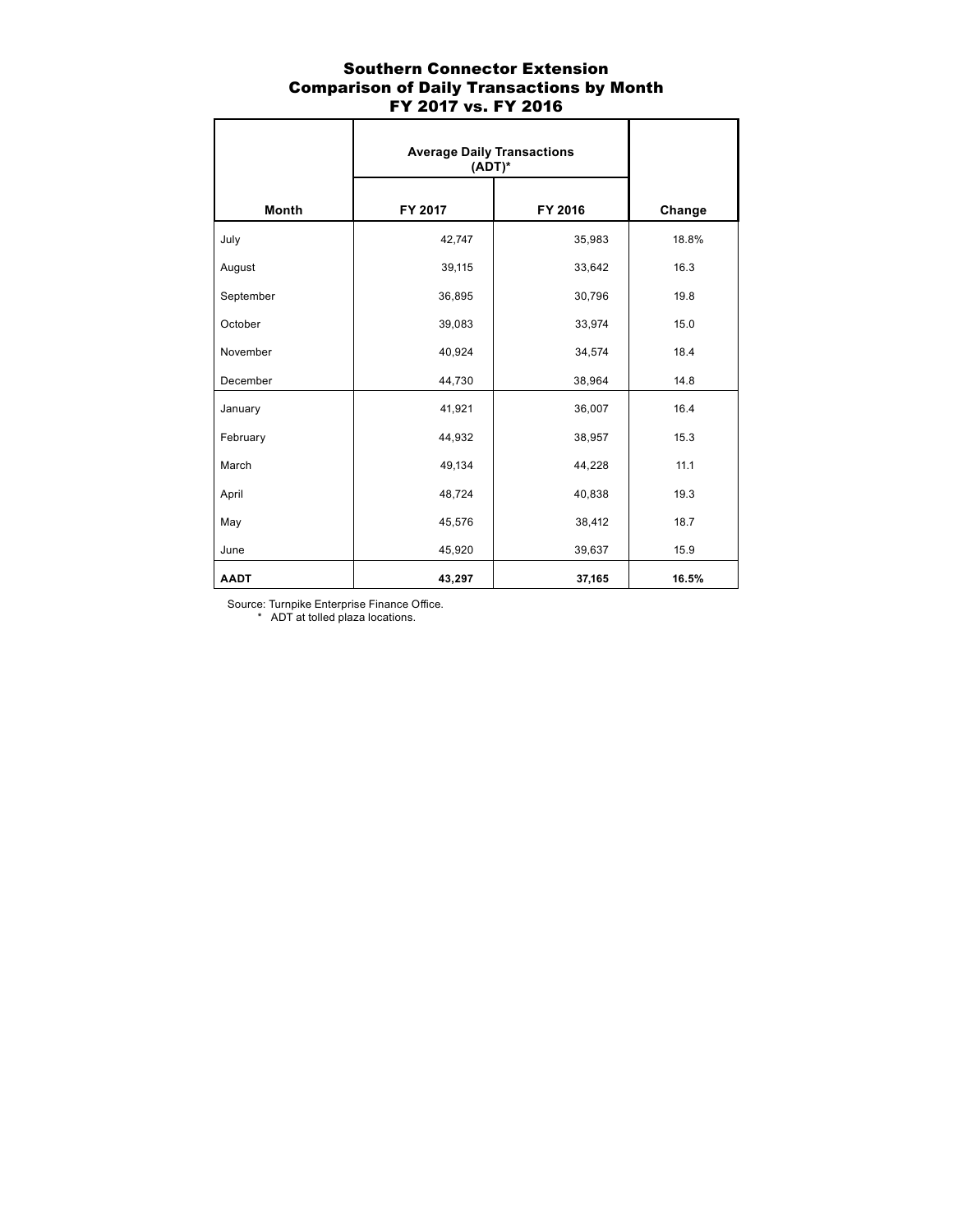## Southern Connector Extension Quarterly Revenue Results FY 2017 vs. FY 2016

|                      |              |              | Variance    |        |
|----------------------|--------------|--------------|-------------|--------|
| <b>Months</b>        | FY 2017      | FY 2016      | Amount      | Change |
| July                 | \$1,074,897  | \$896,785    | \$178,112   | 19.9%  |
| August               | 998,445      | 843,982      | 154,463     | 18.3   |
| September            | 903,384      | 745,497      | 157,887     | 21.2   |
| 1st Quarter Subtotal | 2,976,726    | 2,486,264    | 490,462     | 19.7   |
| October              | 876,177      | 843,864      | 32,313      | 3.8    |
| November             | 994,493      | 831,675      | 162,818     | 19.6   |
| December             | 1,106,397    | 961,223      | 145,174     | 15.1   |
| 2nd Quarter Subtotal | 2,977,067    | 2,636,762    | 340,305     | 12.9   |
| January              | 1,049,637    | 892,755      | 156,882     | 17.6   |
| February             | 1,015,733    | 909,329      | 106,404     | 11.7   |
| March                | 1,229,948    | 1,103,306    | 126,642     | 11.5   |
| 3rd Quarter Subtotal | 3,295,318    | 2,905,390    | 389,928     | 13.4   |
| April                | 1,173,654    | 982,424      | 191,230     | 19.5   |
| May                  | 1,128,995    | 952,386      | 176,609     | 18.5   |
| June                 | 1,074,157    | 953,976      | 120,181     | 12.6   |
| 4th Quarter Subtotal | 3,376,806    | 2,888,786    | 488,020     | 16.9   |
| <b>Annual Total</b>  | \$12,625,917 | \$10,917,202 | \$1,708,715 | 15.7%  |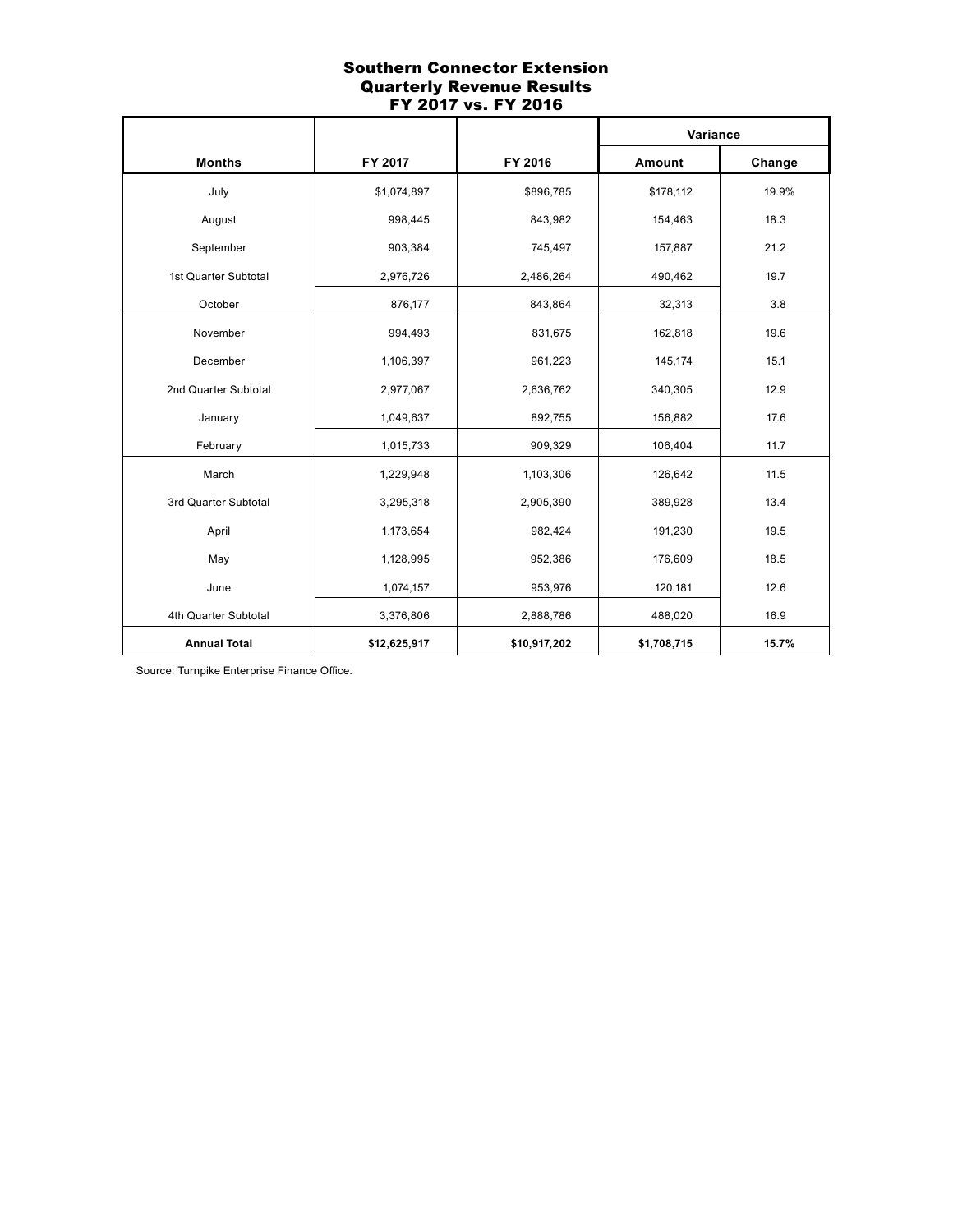## Polk Parkway Comparison of Daily Transactions by Month FY 2017 vs. FY 2016

|              | <b>Average Daily Transactions</b><br>$(ADT)^*$ |         |        |
|--------------|------------------------------------------------|---------|--------|
| <b>Month</b> | FY 2017                                        | FY 2016 | Change |
| July         | 87,552                                         | 82,662  | 5.9%   |
| August       | 92,533                                         | 83,783  | 10.4   |
| September    | 92,132                                         | 85,777  | 7.4    |
| October      | 93,831                                         | 89,826  | 4.5    |
| November     | 95,132                                         | 88,109  | 8.0    |
| December     | 96,990                                         | 92,386  | 5.0    |
| January      | 95,450                                         | 87,136  | 9.5    |
| February     | 102,729                                        | 97,363  | 5.5    |
| March        | 107,508                                        | 100,576 | 6.9    |
| April        | 104,075                                        | 97,952  | 6.3    |
| May          | 101,248                                        | 93,690  | 8.1    |
| June         | 96,561                                         | 93,512  | 3.3    |
| <b>AADT</b>  | 97,101                                         | 91,027  | 6.7%   |

Source: Turnpike Enterprise Finance Office.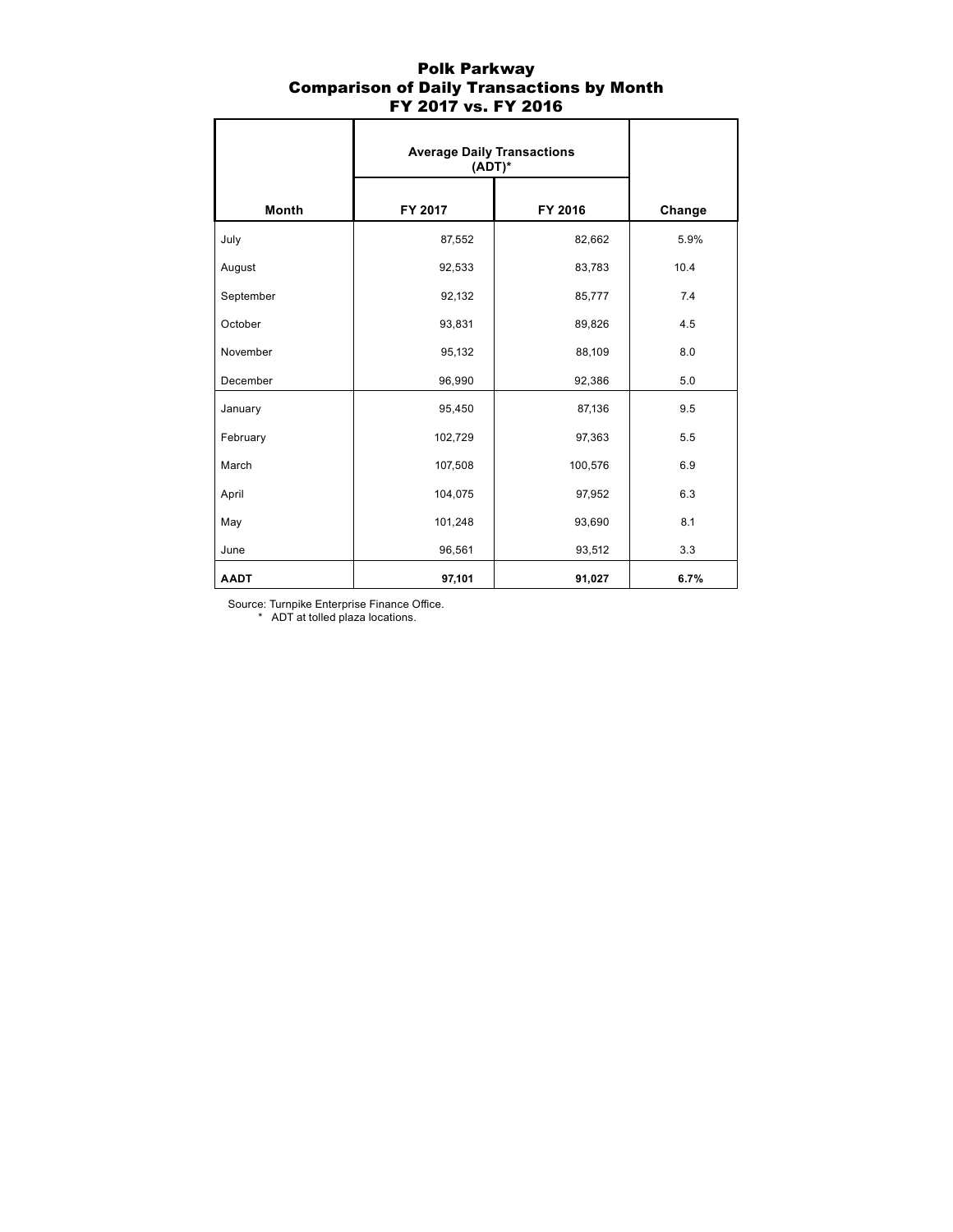# Polk Parkway Quarterly Revenue Results FY 2017 vs. FY 2016

|                      |              |              | Variance    |            |
|----------------------|--------------|--------------|-------------|------------|
| <b>Months</b>        | FY 2017      | FY 2016      | Amount      | Change     |
| July                 | \$2,607,413  | \$2,413,707  | \$193,706   | 8.0%       |
| August               | 2,741,186    | 2,437,931    | 303,255     | 12.4       |
| September            | 2,637,199    | 2,410,468    | 226,731     | 9.4        |
| 1st Quarter Subtotal | 7,985,798    | 7,262,106    | 723,692     | 10.0       |
| October              | \$2,471,969  | 2,610,406    | (138, 437)  | (5.3)      |
| November             | 2,731,278    | 2,499,534    | 231,744     | 9.3        |
| December             | 2,885,921    | 2,688,988    | 196,933     | 7.3<br>3.7 |
| 2nd Quarter Subtotal | 8,089,168    | 7,798,928    | 290,240     |            |
| January              | \$2,834,382  | 2,547,288    | 287,094     | 11.3       |
| February             | 2,748,774    | 2,663,912    | 84,862      | 3.2        |
| March                | 3,205,285    | 2,946,238    | 259,047     | 8.8        |
| 3rd Quarter Subtotal | 8,788,441    | 8,157,438    | 631,003     | 7.7        |
| April                | \$2,976,410  | 2,764,778    | 211,632     | 7.7        |
| May                  | 3,001,993    | 2,736,850    | 265,143     | 9.7        |
| June                 | 2,753,711    | 2,638,811    | 114,900     | 4.4        |
| 4th Quarter Subtotal | 8,732,114    | 8,140,439    | 591,675     | 7.3        |
| <b>Annual Total</b>  | \$33,595,521 | \$31,358,911 | \$2,236,610 | 7.1%       |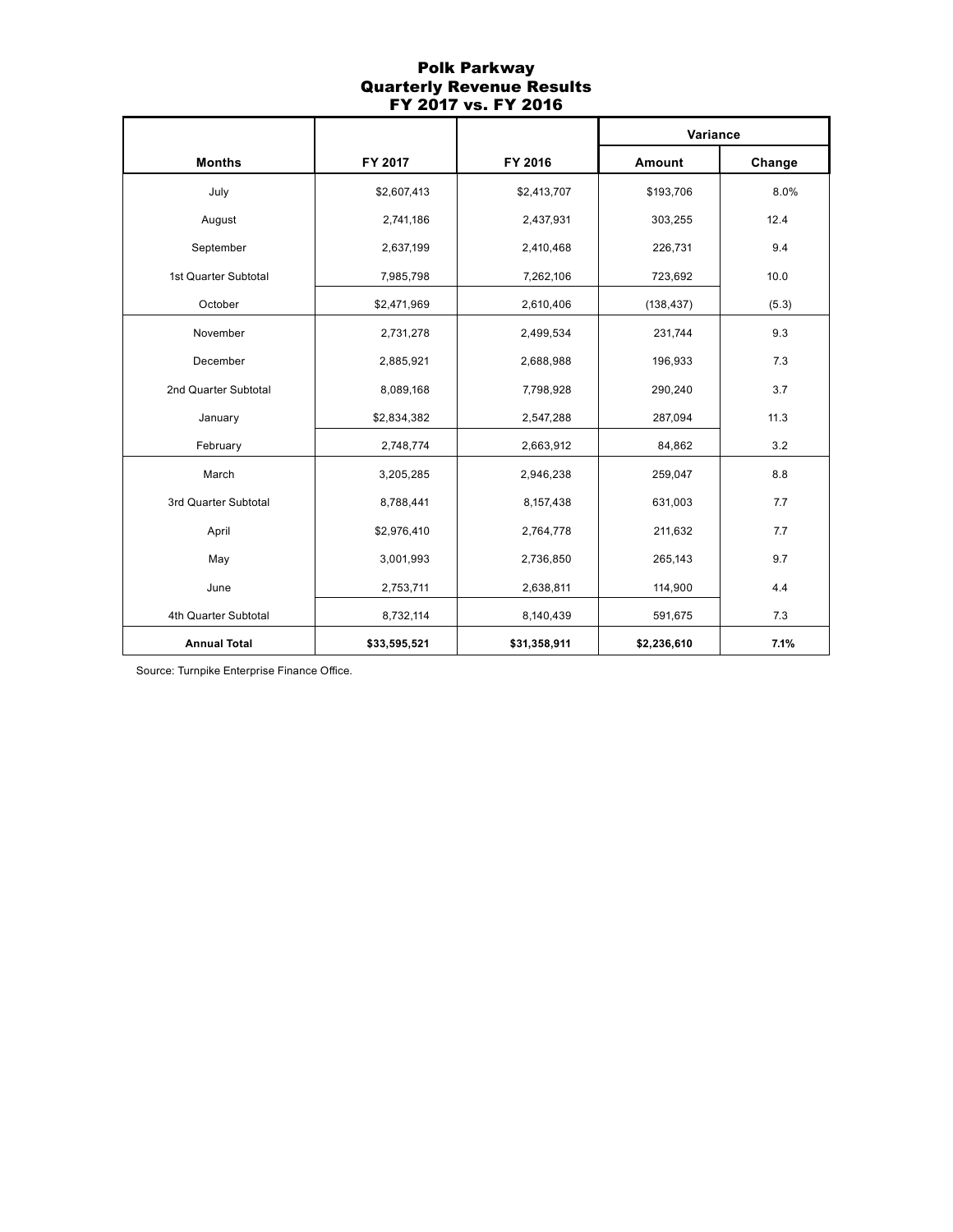## Suncoast Parkway Comparison of Daily Transactions by Month FY 2017 vs. FY 2016

|             | <b>Average Daily Transactions</b><br>$(ADT)^*$ |         |        |
|-------------|------------------------------------------------|---------|--------|
| Month       | FY 2017                                        | FY 2016 | Change |
| July        | 84,865                                         | 80,002  | 6.1%   |
| August      | 84,712                                         | 80,450  | 5.3    |
| September   | 84,108                                         | 81,389  | 3.3    |
| October     | 87,834                                         | 84,786  | 3.6    |
| November    | 89,982                                         | 85,395  | 5.4    |
| December    | 91,367                                         | 88,196  | 3.6    |
| January     | 87,628                                         | 82,246  | 6.5    |
| February    | 92,979                                         | 88,703  | 4.8    |
| March       | 97,366                                         | 92,428  | 5.3    |
| April       | 96,064                                         | 90,717  | 5.9    |
| May         | 93,434                                         | 87,672  | 6.6    |
| June        | 91,466                                         | 86,086  | 6.2    |
| <b>AADT</b> | 90,124                                         | 85,653  | 5.2%   |

Source: Turnpike Enterprise Finance Office.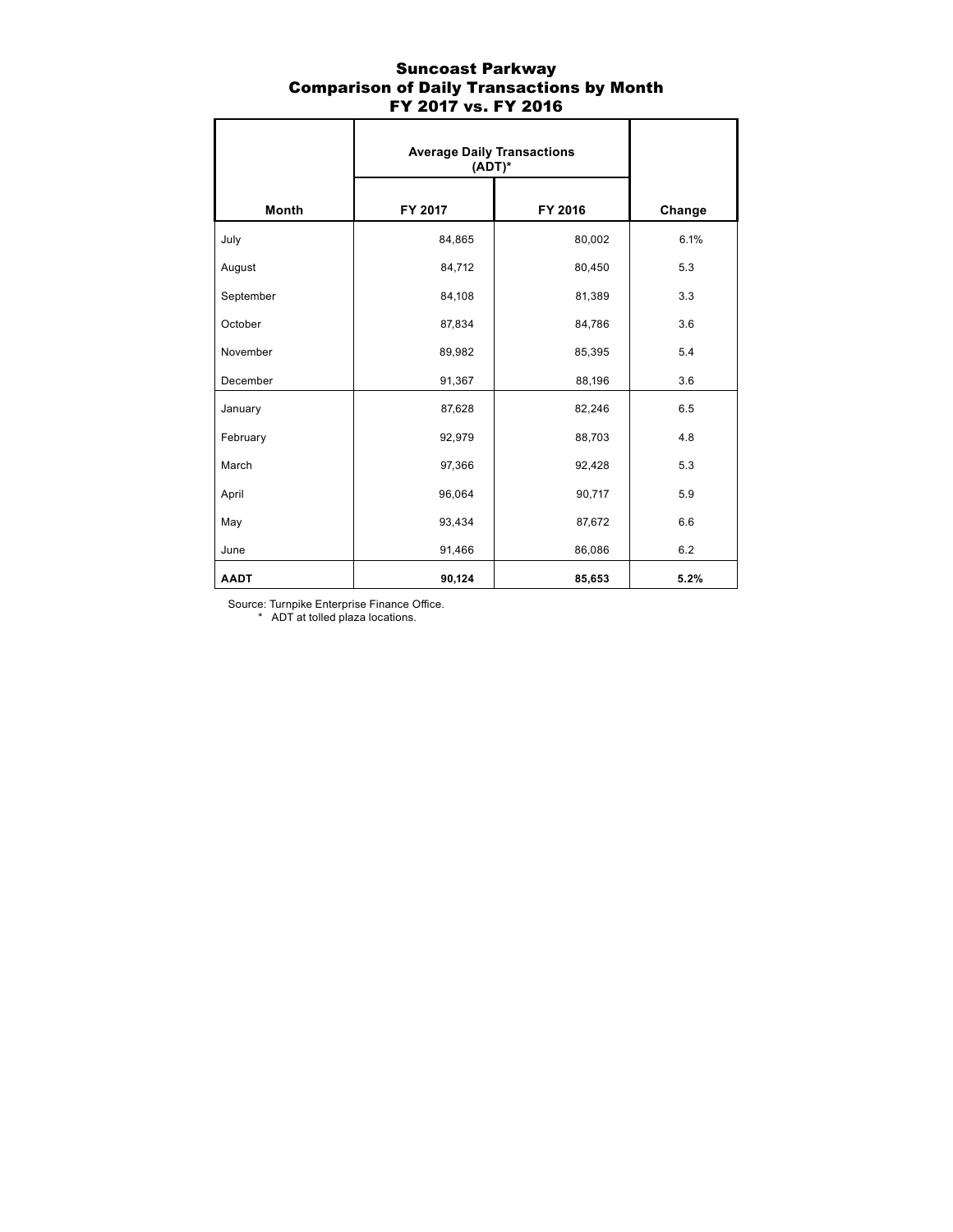# Suncoast Parkway Quarterly Revenue Results FY 2017 vs. FY 2016

|                      |              |              | Variance    |        |
|----------------------|--------------|--------------|-------------|--------|
| <b>Months</b>        | FY 2017      | FY 2016      | Amount      | Change |
| July                 | \$2,240,103  | \$2,095,674  | \$144,429   | 6.9%   |
| August               | 2,194,195    | 2,058,032    | 136,163     | 6.6    |
| September            | 2,088,346    | 1,999,258    | 89,088      | 4.5    |
| 1st Quarter Subtotal | 6,522,644    | 6,152,964    | 369,680     | 6.0    |
| October              | 2,243,314    | 2,136,841    | 106,473     | 5.0    |
| November             | 2,223,555    | 2,122,273    | 101,282     | 4.8    |
| December             | 2,316,181    | 2,243,090    | 73,091      | 3.3    |
| 2nd Quarter Subtotal | 6,783,050    | 6,502,204    | 280,846     | 4.3    |
| January              | 2,209,910    | 2,070,490    | 139,420     | 6.7    |
| February             | 2,112,872    | 2,098,686    | 14,186      | 0.7    |
| March                | 2,491,943    | 2,337,589    | 154,354     | 6.6    |
| 3rd Quarter Subtotal | 6,814,725    | 6,506,765    | 307,960     | 4.7    |
| April                | 2,351,102    | 2,212,658    | 138,444     | 6.3    |
| May                  | 2,322,023    | 2,216,575    | 105,448     | 4.8    |
| June                 | 2,200,049    | 2,117,599    | 82,450      | 3.9    |
| 4th Quarter Subtotal | 6,873,174    | 6,546,832    | 326,342     | 5.0    |
| <b>Annual Total</b>  | \$26,993,593 | \$25,708,765 | \$1,284,828 | 5.0%   |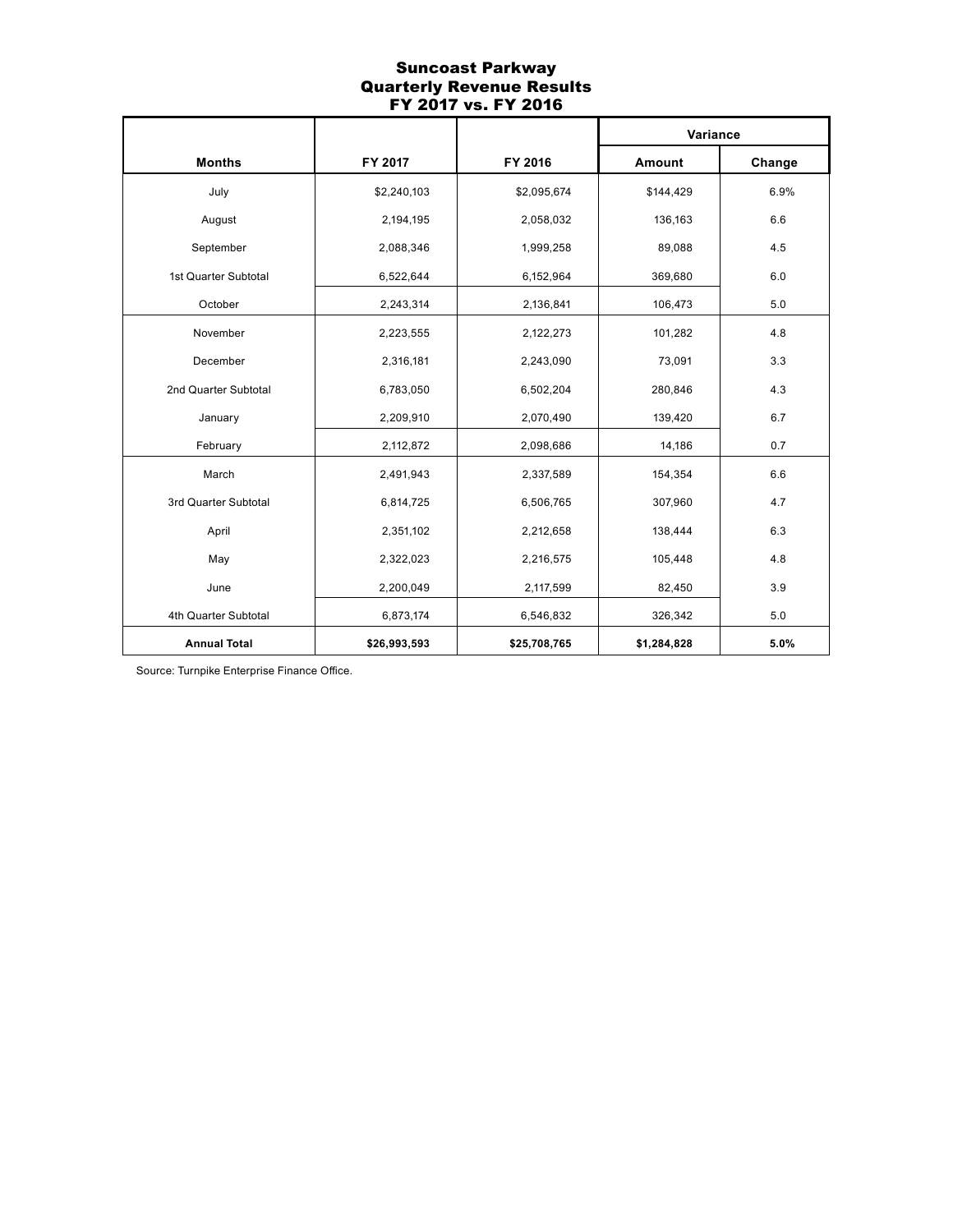## Western Beltway, Part C Comparison of Daily Transactions by Month FY 2017 vs. FY 2016

|              | <b>Average Daily Transactions</b><br>$(ADT)^*$ |         |        |
|--------------|------------------------------------------------|---------|--------|
| <b>Month</b> | FY 2017                                        | FY 2016 | Change |
| July         | 34,498                                         | 29,612  | 16.5%  |
| August       | 30,949                                         | 26,801  | 15.5   |
| September    | 28,681                                         | 24,227  | 18.4   |
| October      | 30,424                                         | 26,646  | 14.2   |
| November     | 31,601                                         | 26,827  | 17.8   |
| December     | 34,068                                         | 29,736  | 14.6   |
| January      | 32,423                                         | 27,940  | 16.0   |
| February     | 35,804                                         | 30,659  | 16.8   |
| March        | 39,902                                         | 35,026  | 13.9   |
| April        | 38,807                                         | 32,235  | 20.4   |
| May          | 36,011                                         | 30,021  | 20.0   |
| June         | 37,537                                         | 31,989  | 17.3   |
| <b>AADT</b>  | 34,213                                         | 29,308  | 16.7%  |

Source: Turnpike Enterprise Finance Office.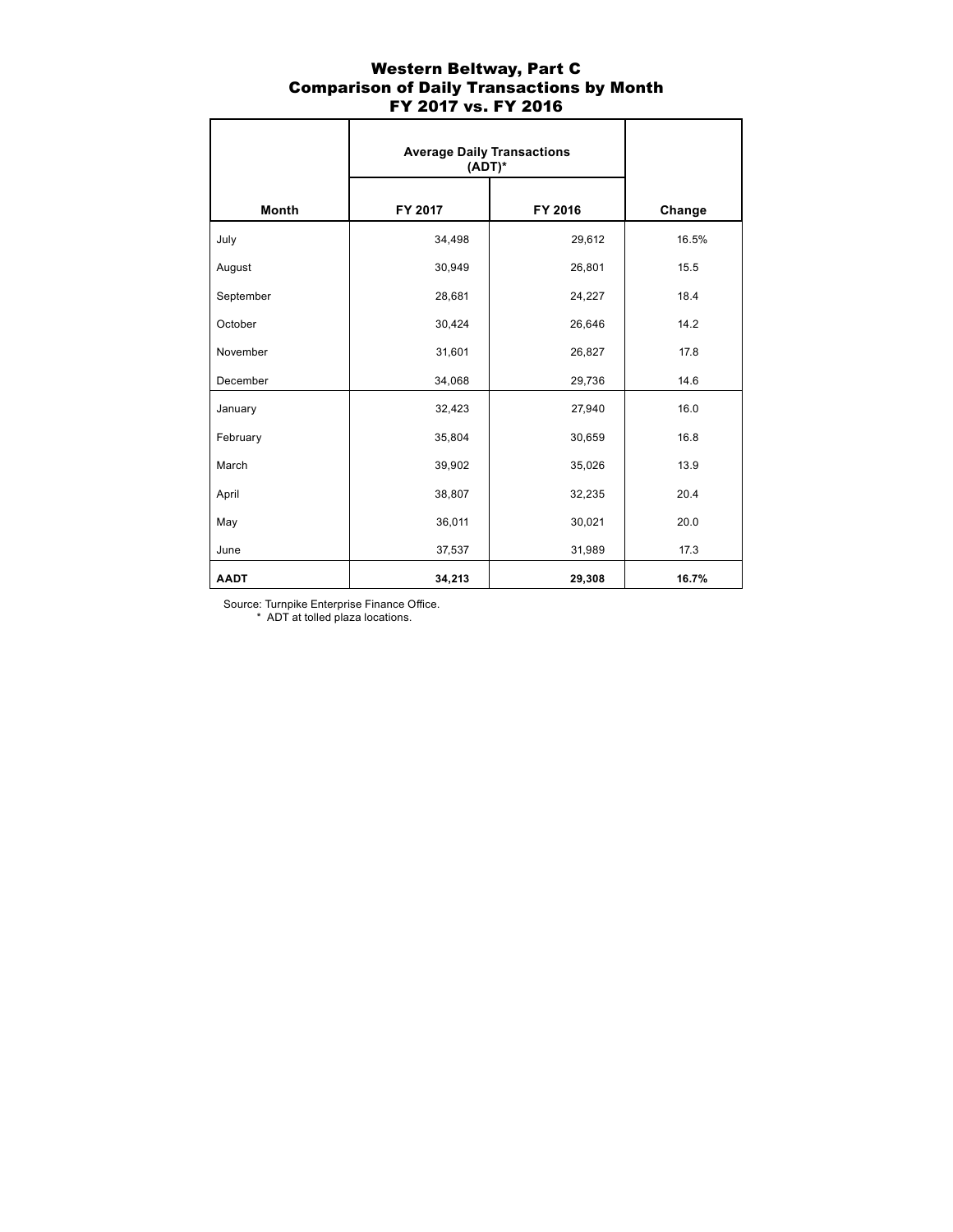# Western Beltway, Part C Quarterly Revenue Results FY 2017 vs. FY 2016

|                      |              |                    | Variance    |              |
|----------------------|--------------|--------------------|-------------|--------------|
| <b>Months</b>        | FY 2017      | FY 2016            | Amount      | Change       |
| July                 | \$1,102,913  | \$936,268          | \$166,645   | 17.8%        |
| August               | 1,010,071    | 849,674            | 160,397     | 18.9         |
| September            | 906,866      | 756,998            | 149,868     | 19.8         |
| 1st Quarter Subtotal | 3,019,850    | 2,542,940          | 476,910     | 18.8         |
| October              | \$893,406    | 853,500            | 39,906      | 4.7          |
| November             | 996,984      | 828,993            | 167,991     | 20.3         |
| December             | 1,100,218    | 941,066            | 159,152     | 16.9<br>14.0 |
| 2nd Quarter Subtotal | 2,990,608    | 2,623,559          | 367,049     |              |
| January              | \$1,053,766  | 877,607            | 176,159     | 20.1         |
| February             | 1,053,830    | 913,241            | 140,589     | 15.4         |
| March                | 1,297,940    | 1,116,487          | 181,453     | 16.3         |
| 3rd Quarter Subtotal | 3,405,536    | 2,907,335          | 498,201     | 17.1         |
| April                | \$1,202,276  | 1,004,483          | 197,793     | 19.7         |
| May                  | 1,155,514    | 963,100            | 192,414     | 20.0         |
| June                 | 1,156,114    | 165,200<br>990,914 |             | 16.7         |
| 4th Quarter Subtotal | 3,513,904    | 2,958,497          | 555,407     | 18.8         |
| <b>Annual Total</b>  | \$12,929,898 | \$11,032,331       | \$1,897,567 | 17.2%        |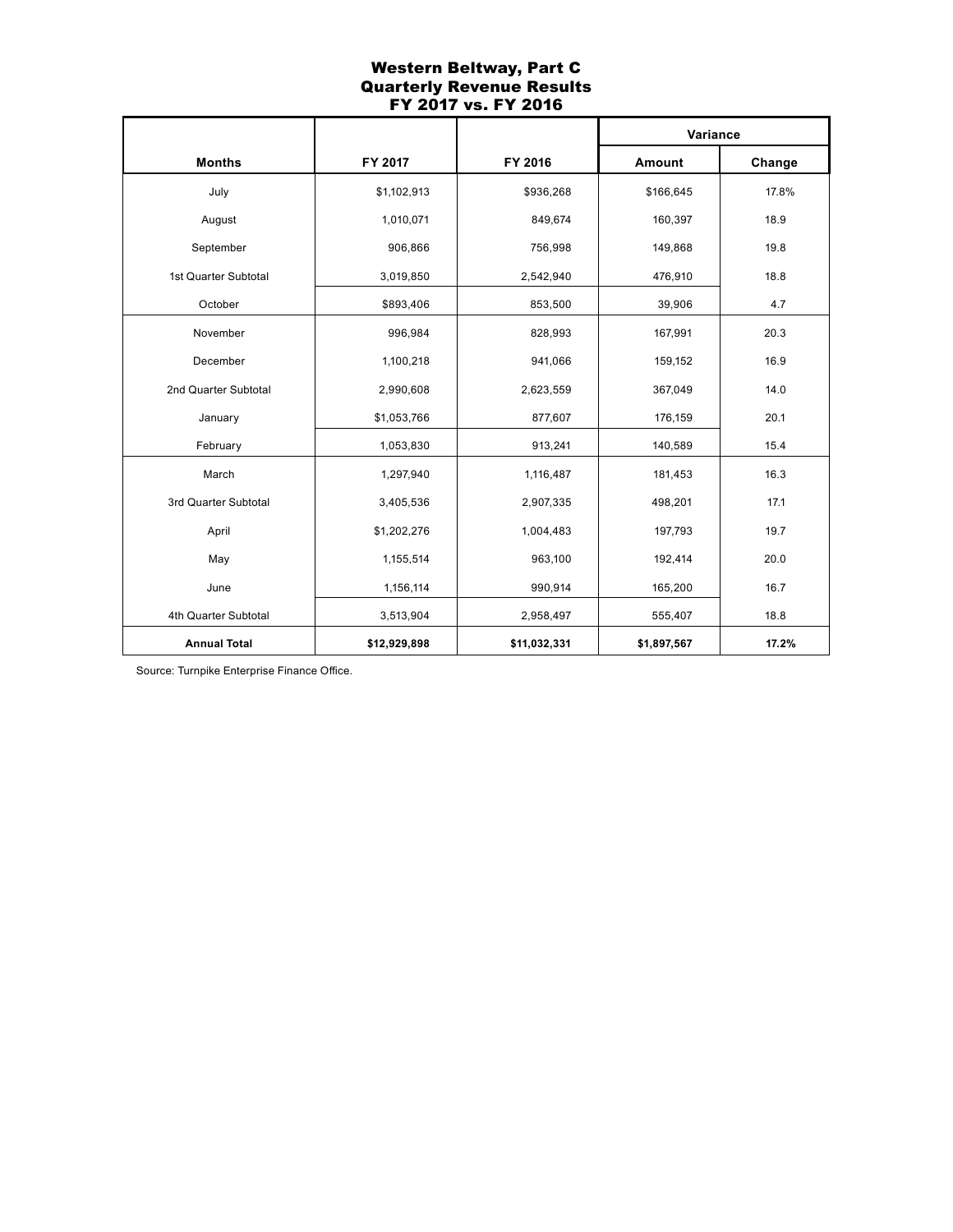|              | <b>Average Daily Transactions</b><br>$(ADT)^*$ |         |        |
|--------------|------------------------------------------------|---------|--------|
| <b>Month</b> | FY 2017                                        | FY 2016 | Change |
| July         | 46,012                                         | 39,356  | 16.9%  |
| August       | 47,156                                         | 40,633  | 16.1   |
| September    | 46,523                                         | 41,512  | 12.1   |
| October      | 46,993                                         | 43,707  | 7.5    |
| November     | 47,107                                         | 42,491  | 10.9   |
| December     | 47,889                                         | 44,460  | 7.7    |
| January      | 48,048                                         | 43,632  | 10.1   |
| February     | 50,116                                         | 47,555  | 5.4    |
| March        | 50,587                                         | 48,420  | 4.5    |
| April        | 48,804                                         | 47,734  | 2.2    |
| May          | 49,781                                         | 46,674  | 6.7    |
| June         | 49,022                                         | 47,959  | 2.2    |
| <b>AADT</b>  | 48,157                                         | 44,490  | 8.2%   |

### I-4 Connector Comparison of Daily Transactions by Month FY 2017 vs. 2016

Source: Turnpike Enterprise Finance Office.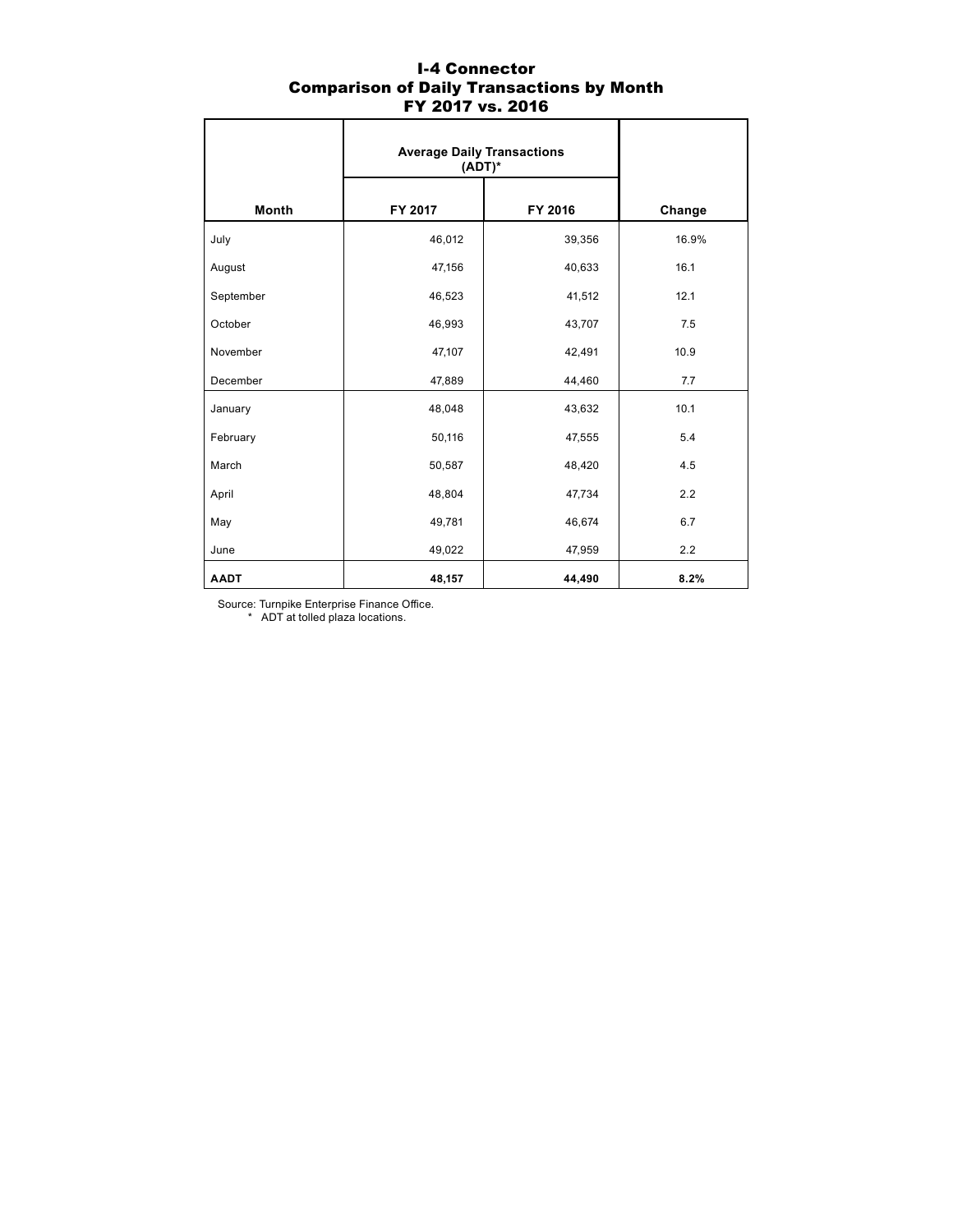## I-4 Connector Quarterly Revenue Results FY 2017 vs. FY 2016

|                      |              |                     | Variance    |              |
|----------------------|--------------|---------------------|-------------|--------------|
| <b>Months</b>        | FY 2017      | FY 2016             | Amount      | Change       |
| July                 | \$1,101,084  | \$922,740           | \$178,344   | 19.3%        |
| August               | 1,131,678    | 957,785             | 173,893     | 18.2         |
| September            | 1,069,447    | 953,328             | 116,119     | 12.2         |
| 1st Quarter Subtotal | 3,302,209    | 2,833,853           | 468,356     | 16.5         |
| October              | 1,100,685    | 1,024,361           | 76,324      | 7.5          |
| November             | 1,082,236    | 943,191             | 139,045     | 14.7         |
| December             | 1,128,735    | 1,007,461           | 121,274     | 12.0<br>11.3 |
| 2nd Quarter Subtotal | 3,311,656    | 2,975,013           | 336,643     |              |
| January              | 1,146,239    | 1,003,989           | 142,250     | 14.2         |
| February             | 1,085,360    | 1,029,417           | 55,943      | 5.4          |
| March                | 1,225,879    | 1,103,584           | 122,295     | 11.1         |
| 3rd Quarter Subtotal | 3,457,478    | 3,136,990           | 320,488     | 10.2         |
| April                | 1,119,969    | 1,043,781           | 76,188      | 7.3          |
| May                  | 1,166,492    | 1,051,003           | 115,489     | 11.0         |
| June                 | 1,090,126    | 1,030,060<br>60,066 |             | 5.8          |
| 4th Quarter Subtotal | 3,376,587    | 3,124,844           | 251,743     | 8.1          |
| <b>Annual Total</b>  | \$13,447,930 | \$12,070,700        | \$1,377,230 | 11.4%        |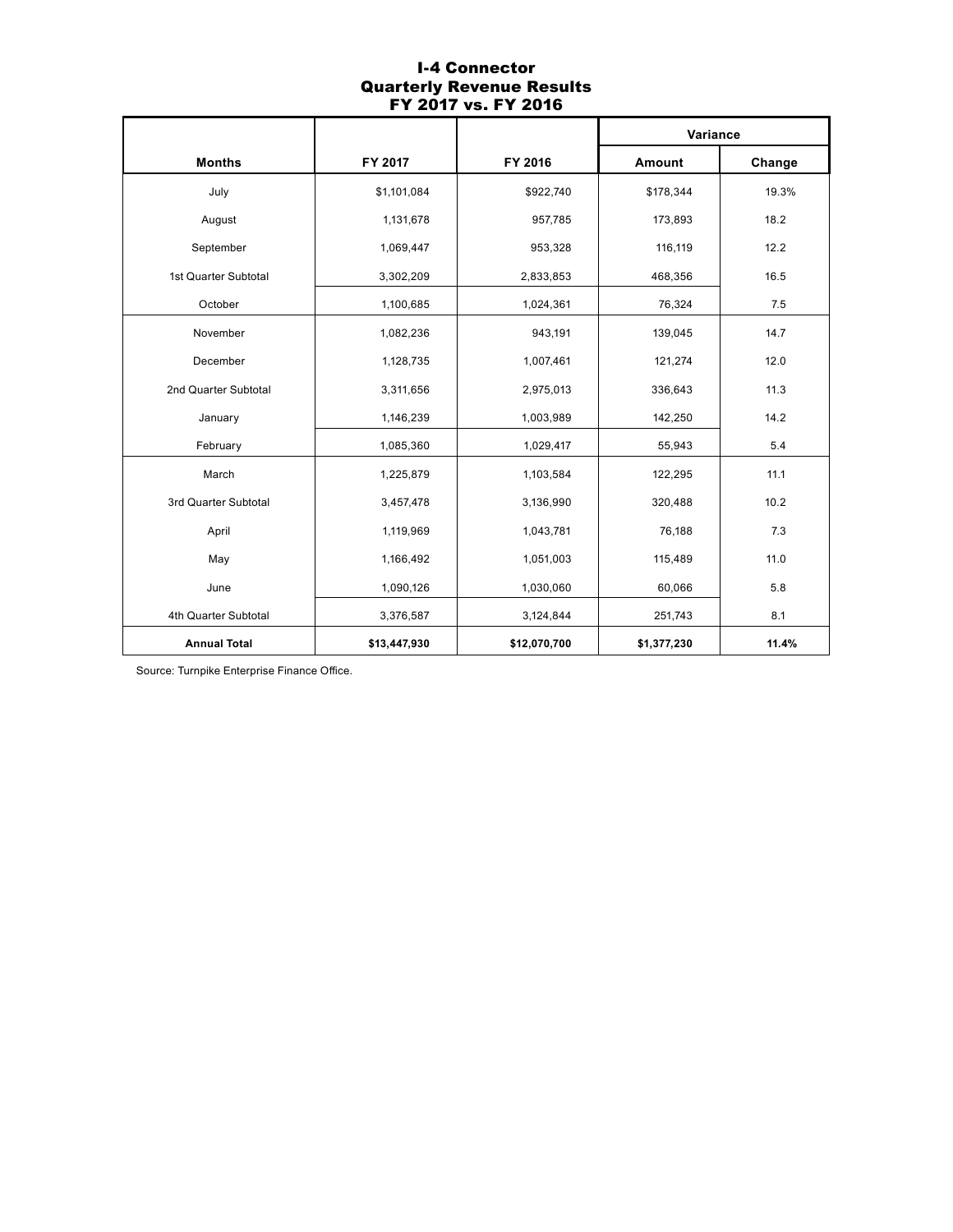## Beachline East Expressway Comparison of Daily Transactions by Month FY 2017 vs. FY 2016

|              | <b>Average Daily Transactions</b><br>$(ADT)^*$ |         |        |
|--------------|------------------------------------------------|---------|--------|
| <b>Month</b> | FY 2017                                        | FY 2016 | Change |
| July         | 55,800                                         | 50,908  | 9.6%   |
| August       | 51,634                                         | 48,010  | 7.5    |
| September    | 49,749                                         | 46,133  | 7.8    |
| October      | 48,814                                         | 47,862  | 2.0    |
| November     | 51,965                                         | 48,999  | 6.1    |
| December     | 53,155                                         | 50,748  | 4.7    |
| January      | 51,041                                         | 47,124  | 8.3    |
| February     | 54,998                                         | 51,916  | 5.9    |
| March        | 59,576                                         | 58,700  | 1.5    |
| April        | 56,690                                         | 54,730  | 3.6    |
| May          | 55,992                                         | 54,865  | 2.1    |
| June         | 54,780                                         | 53,879  | 1.7    |
| <b>AADT</b>  | 53,676                                         | 51,155  | 4.9%   |

Source: Turnpike Enterprise Finance Office.

 \* ADT at tolled plaza locations (S.R. 520 ramps and Central Florida Expressway Authority owned Dallas Mainline Toll Plaza)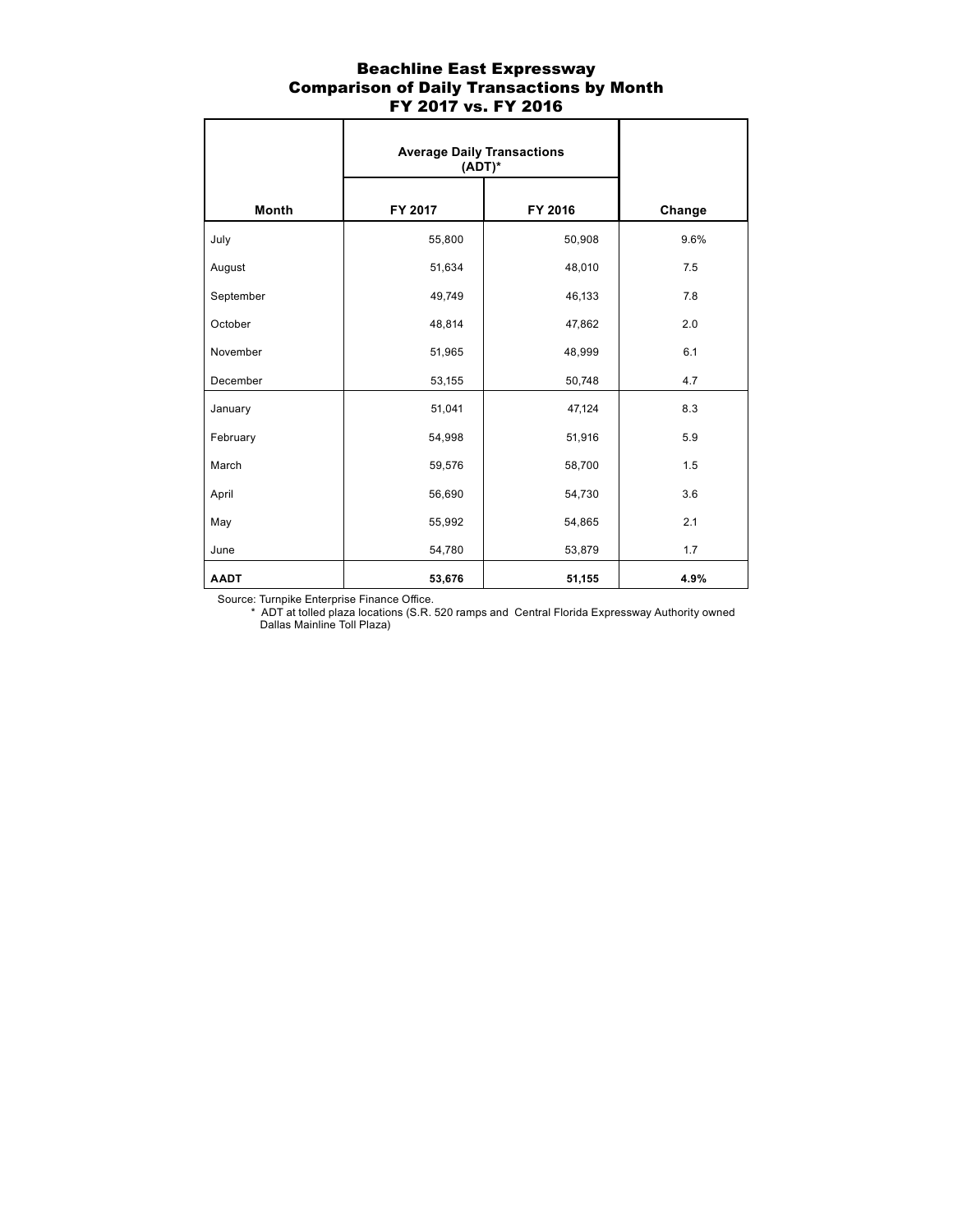## Beachline East Expressway Quarterly Revenue Results\* FY 2017 vs. FY 2016

|                      |             |             | Variance  |                      |
|----------------------|-------------|-------------|-----------|----------------------|
| <b>Months</b>        | FY 2017     |             | Amount    | Change               |
| July                 | \$506,736   | \$473,540   | \$33,196  | 7.0%                 |
| August               | 464,816     | 443,304     | 21,512    | 4.9                  |
| September            | 428,865     | 407,224     | 21,641    | 5.3                  |
| 1st Quarter Subtotal | 1,400,417   | 1,324,068   | 76,349    | 5.8                  |
| October              | 379,295     | 432,924     | (53, 629) | $-12.4$              |
| November             | 445,765     | 429,548     | 16,217    | 3.8                  |
| December             | 476,029     | 466,942     | 9,087     | 1.9<br>$-2.1$<br>6.3 |
| 2nd Quarter Subtotal | 1,301,089   | 1,329,414   | (28, 325) |                      |
| January              | 456,688     | 429,693     | 26,995    |                      |
| February             | 443,692     | 443,900     | (208)     | 0.0                  |
| March                | 540,165     | 545,201     | (5,036)   | $-0.9$               |
| 3rd Quarter Subtotal | 1,440,545   | 1,418,794   | 21,751    | 1.5                  |
| April                | 493,663     | 480,644     | 13,019    | 2.7                  |
| May                  | 495,134     | 488,996     | 6,138     | 1.3                  |
| June                 | 471,697     | 470,264     | 1,433     | 0.3                  |
| 4th Quarter Subtotal | 1,460,494   | 1,439,904   | 20,590    | 1.4                  |
| <b>Annual Total</b>  | \$5,602,545 | \$5,512,180 | \$90,365  | 1.6%                 |

Source: Turnpike Enterprise Finance Office.

 \* Revenue includes tolls collected at S.R 520 ramps and Turnpike's portion of tolls collected at Central Florida Expressway Authority owned Dallas Mainline Toll Plaza.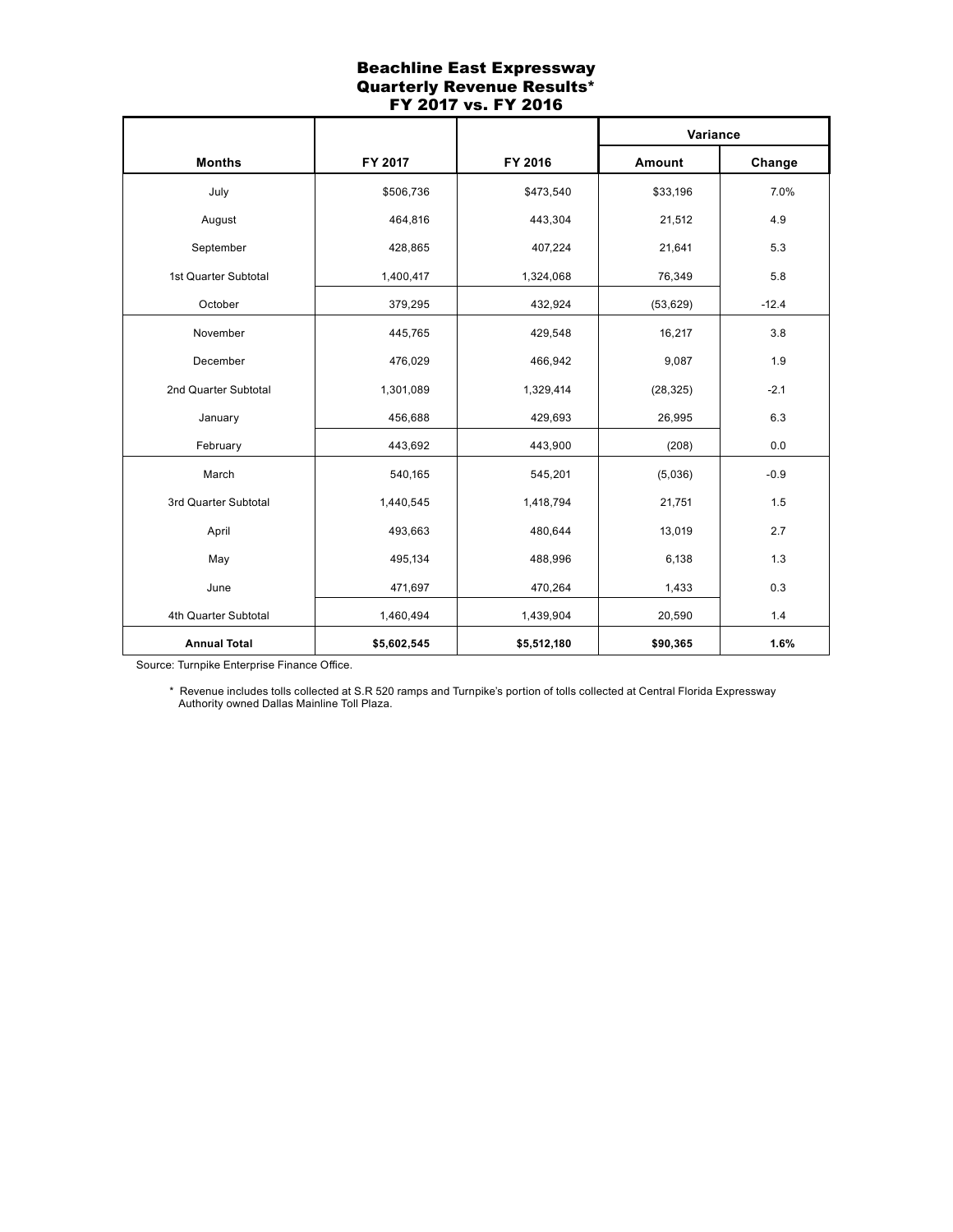## Expansion Projects Seasonal Traffic Variation FY 2017

|               | <b>Seasonal Factor</b>        |                               |                                      |                                                         |                        |                            |                               |                      |                                               |
|---------------|-------------------------------|-------------------------------|--------------------------------------|---------------------------------------------------------|------------------------|----------------------------|-------------------------------|----------------------|-----------------------------------------------|
| <b>Month</b>  | <b>Sawgrass</b><br>Expressway | Seminole<br><b>Expressway</b> | <b>Veterans</b><br><b>Expressway</b> | <b>Southern</b><br><b>Connector</b><br><b>Extension</b> | <b>Polk</b><br>Parkway | <b>Suncoast</b><br>Parkway | Western<br>Beltway,<br>Part C | $I - 4$<br>Connector | <b>Beachline</b><br>East<br><b>Expressway</b> |
| July, 2016    | 0.92                          | 0.93                          | 0.91                                 | 0.99                                                    | 0.90                   | 0.94                       | 1.01                          | 0.96                 | 1.04                                          |
| August        | 0.97                          | 0.98                          | 0.95                                 | 0.90                                                    | 0.95                   | 0.94                       | 0.90                          | 0.98                 | 0.96                                          |
| September     | 0.97                          | 0.96                          | 0.94                                 | 0.85                                                    | 0.95                   | 0.93                       | 0.84                          | 0.97                 | 0.93                                          |
| October       | 0.94                          | 0.95                          | 0.96                                 | 0.90                                                    | 0.97                   | 0.97                       | 0.89                          | 0.98                 | 0.91                                          |
| November      | 1.00                          | 0.99                          | 0.98                                 | 0.95                                                    | 0.98                   | 1.00                       | 0.92                          | 0.98                 | 0.97                                          |
| December      | 1.02                          | 1.00                          | 1.02                                 | 1.03                                                    | 1.00                   | 1.01                       | 1.00                          | 0.99                 | 0.99                                          |
| January, 2017 | 0.99                          | 0.97                          | 0.99                                 | 0.97                                                    | 0.98                   | 0.97                       | 0.95                          | 1.00                 | 0.95                                          |
| February      | 1.05                          | 1.02                          | 1.04                                 | 1.04                                                    | 1.06                   | 1.03                       | 1.05                          | 1.04                 | 1.02                                          |
| March         | 1.08                          | 1.07                          | 1.07                                 | 1.13                                                    | 1.11                   | 1.08                       | 1.17                          | 1.05                 | 1.11                                          |
| April         | 1.02                          | 1.05                          | 1.05                                 | 1.13                                                    | 1.07                   | 1.07                       | 1.13                          | 1.01                 | 1.06                                          |
| May           | 1.04                          | 1.05                          | 1.05                                 | 1.05                                                    | 1.04                   | 1.04                       | 1.05                          | 1.03                 | 1.04                                          |
| June          | 1.00                          | 1.03                          | 1.04                                 | 1.06                                                    | 0.99                   | 1.01                       | 1.10                          | 1.02                 | 1.02                                          |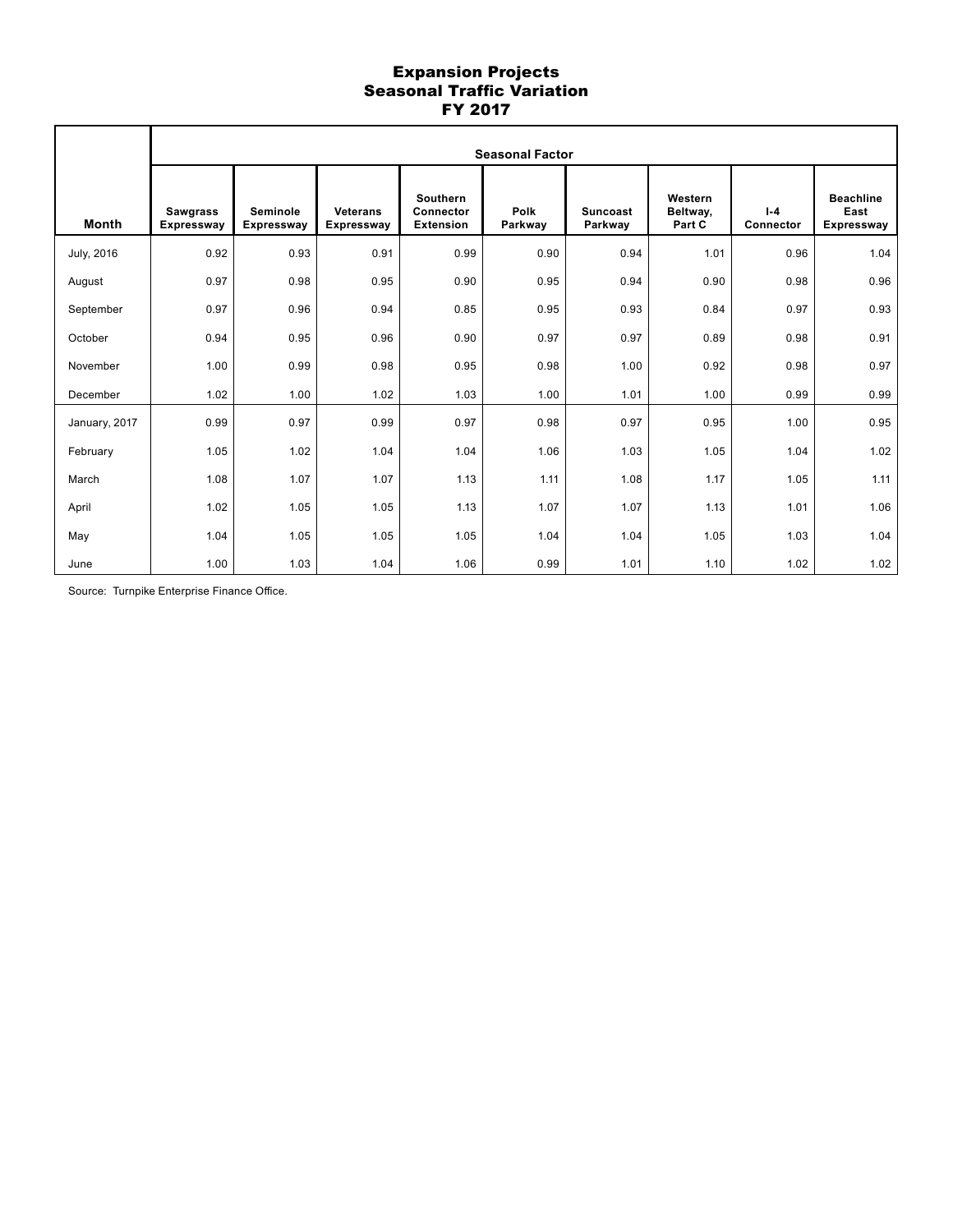## Expansion Projects FY 2017 Toll Revenue Forecast (\$000) FY 2018 through FY 2028

| <b>Fiscal</b><br>Year | <b>Sawgrass</b><br><b>Expressway</b> | Seminole<br><b>Expressway</b> | <b>Veterans</b><br><b>Expressway</b> | <b>Southern</b><br>Connector | <b>Polk</b><br>Parkway | <b>Suncoast</b><br>Parkwav | Western<br>Beltway, C | $I - 4$<br>Connector | <b>Beachline</b><br>East | <b>First Coast</b><br><b>Expressway</b> | Total     |
|-----------------------|--------------------------------------|-------------------------------|--------------------------------------|------------------------------|------------------------|----------------------------|-----------------------|----------------------|--------------------------|-----------------------------------------|-----------|
| 2018                  | \$84,732                             | \$56,112                      | \$50,923                             | \$13,106                     | \$34,196               | \$27,466                   | \$13,566              | \$13,206             | \$6,008                  | $\mathbf 0$                             | \$299,315 |
| 2019                  | 90,456                               | 60,649                        | 58,477                               | 14,408                       | 36,758                 | 29,462                     | 15,007                | 14,374               | 6,516                    | \$7,135                                 | 333,242   |
| 2020                  | 92,823                               | 62,641                        | 61,111                               | 15,006                       | 37,715                 | 27,892                     | 15,789                | 15,056               | 6,629                    | 8,296                                   | 342,958   |
| 2021                  | 94,970                               | 64,667                        | 63,699                               | 15,585                       | 38,674                 | 28,704                     | 16,585                | 15,740               | 6,738                    | 9,393                                   | 354,755   |
| 2022                  | 101,677                              | 66,674                        | 66,210                               | 16,155                       | 37,154                 | 29,513                     | 17,393                | 16,423               | 6,852                    | 10,443                                  | 368,494   |
| 2023                  | 104,660                              | 69,501                        | 68,561                               | 16,956                       | 38,148                 | 30,312                     | 18,456                | 17,103               | 7,130                    | 11,451                                  | 382,278   |
| 2024                  | 107,821                              | 71,371                        | 70,870                               | 17,540                       | 39,125                 | 31,136                     | 19,316                | 17,775               | 7,248                    | 12,451                                  | 394,653   |
| 2025                  | 110,746                              | 73,246                        | 73,114                               | 18,110                       | 40,081                 | 31,919                     | 20,178                | 18,439               | 7,370                    | 13,449                                  | 406,652   |
| 2026                  | 113,619                              | 75,083                        | 75,285                               | 18,663                       | 41,013                 | 32,690                     | 21,038                | 19,108               | 7,489                    | 14,431                                  | 418,419   |
| 2027                  | 116,534                              | 76,968                        | 77,379                               | 19,220                       | 41,965                 | 33,443                     | 21,899                | 19,783               | 7,609                    | 15,382                                  | 430,182   |
| 2028                  | 119,484                              | 79,793                        | 79,383                               | 20,043                       | 42,938                 | 34,250                     | 22,993                | 20,461               | 7,922                    | 16,349                                  | 443,616   |

Note: The above revenue forecasts include the impact from 15-day systemwide toll suspension due to Hurricane Irma in early September 2017. The revenue forecasts also reflect the implementation of All-Electronic Tolling on Suncoast Parkway in FY 2020 and Polk Parkway in FY 2022. The Sawgrass Expressway forecast includes express lanes in FY 2022. The Veterans Expressway forecast includes express lanes starting in FY 2019. Additionally, the forecast reflects the widening impact on Polk Parkway from CR 546 to north of Eastern Plaza and a new interchange at Braddock Road in FY 2022. The First Coast Expressway is assumed open to traffic in FY 2019.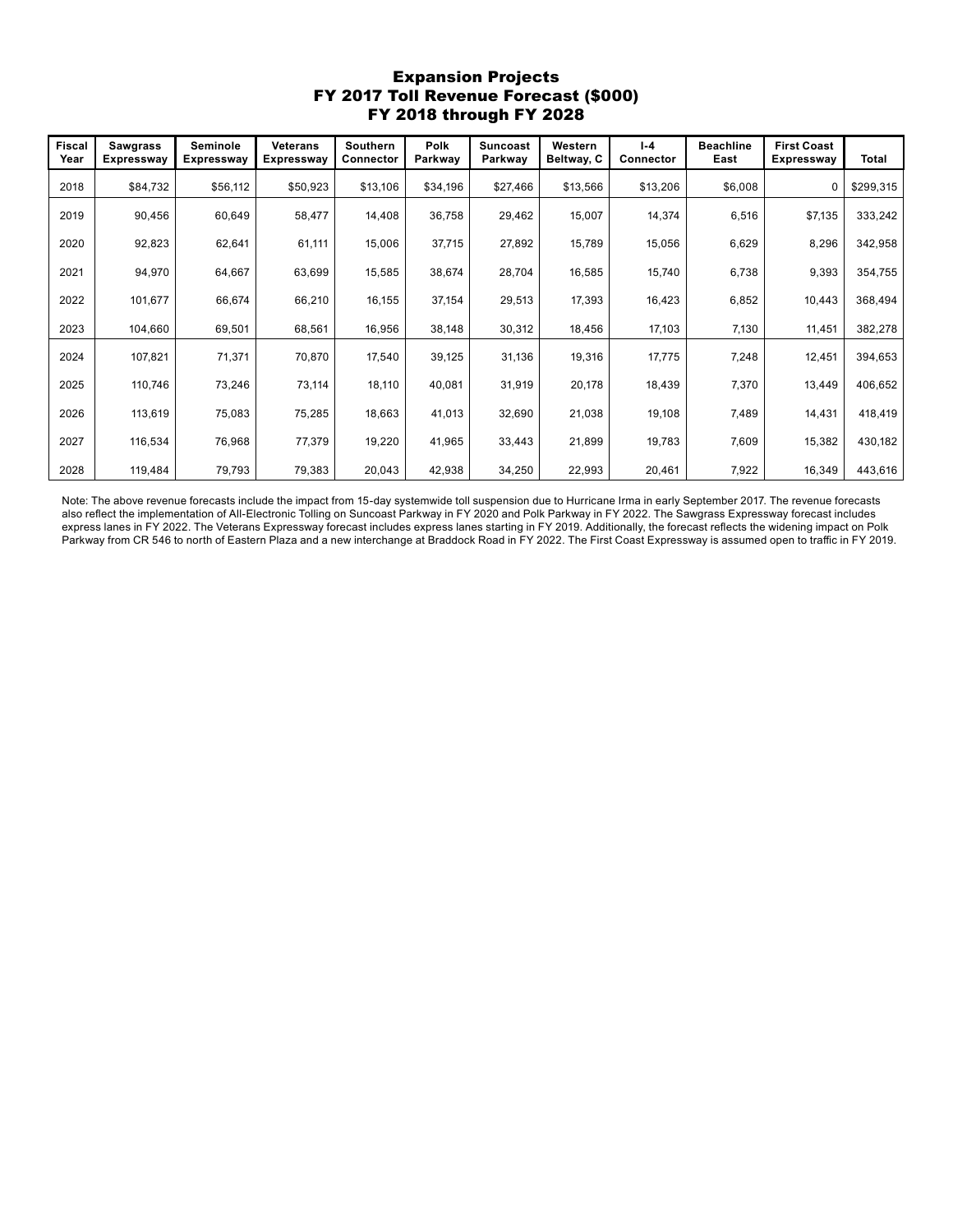## Annual Toll Revenue for Expansion Projects FY 2008 through FY 2017 (In Millions)



Source: Turnpike Enterprise Finance Office.

This graph shows the historical annual toll revenues on the expansion projects for the past 10 years. Typically, these expansion projects have experienced a higher growth rate than the Mainline facilities due to ramp-up and increased levels of land-use in the respective corridors. Ramp-up reflects motorists' increasing acceptance of the toll facility's value in relation to time savings and convenience. Toll revenue increase in FY 2017 is attributed to systemwide traffic growth.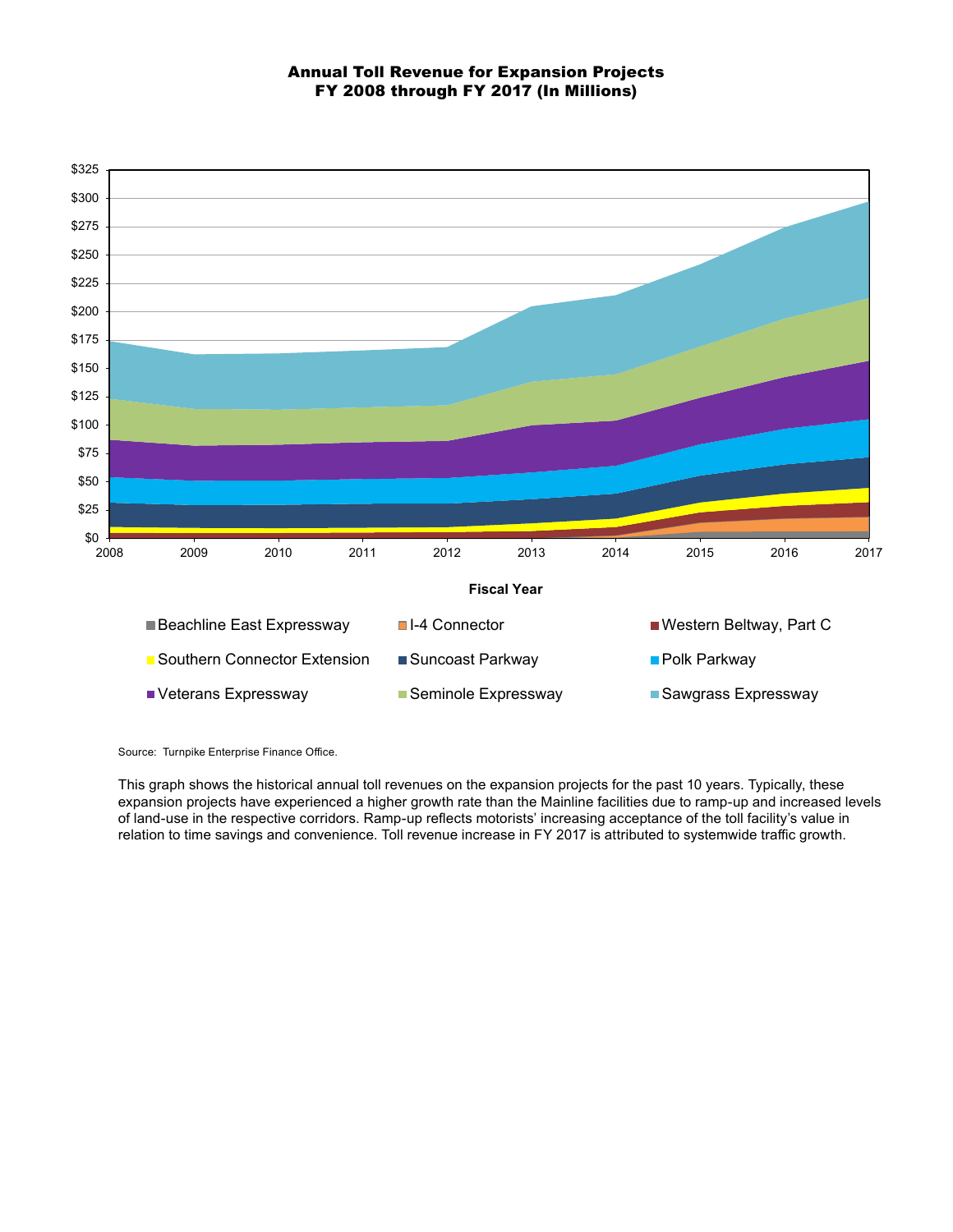# Florida's Turnpike System Gross Toll Revenue (\$000) FY 2017

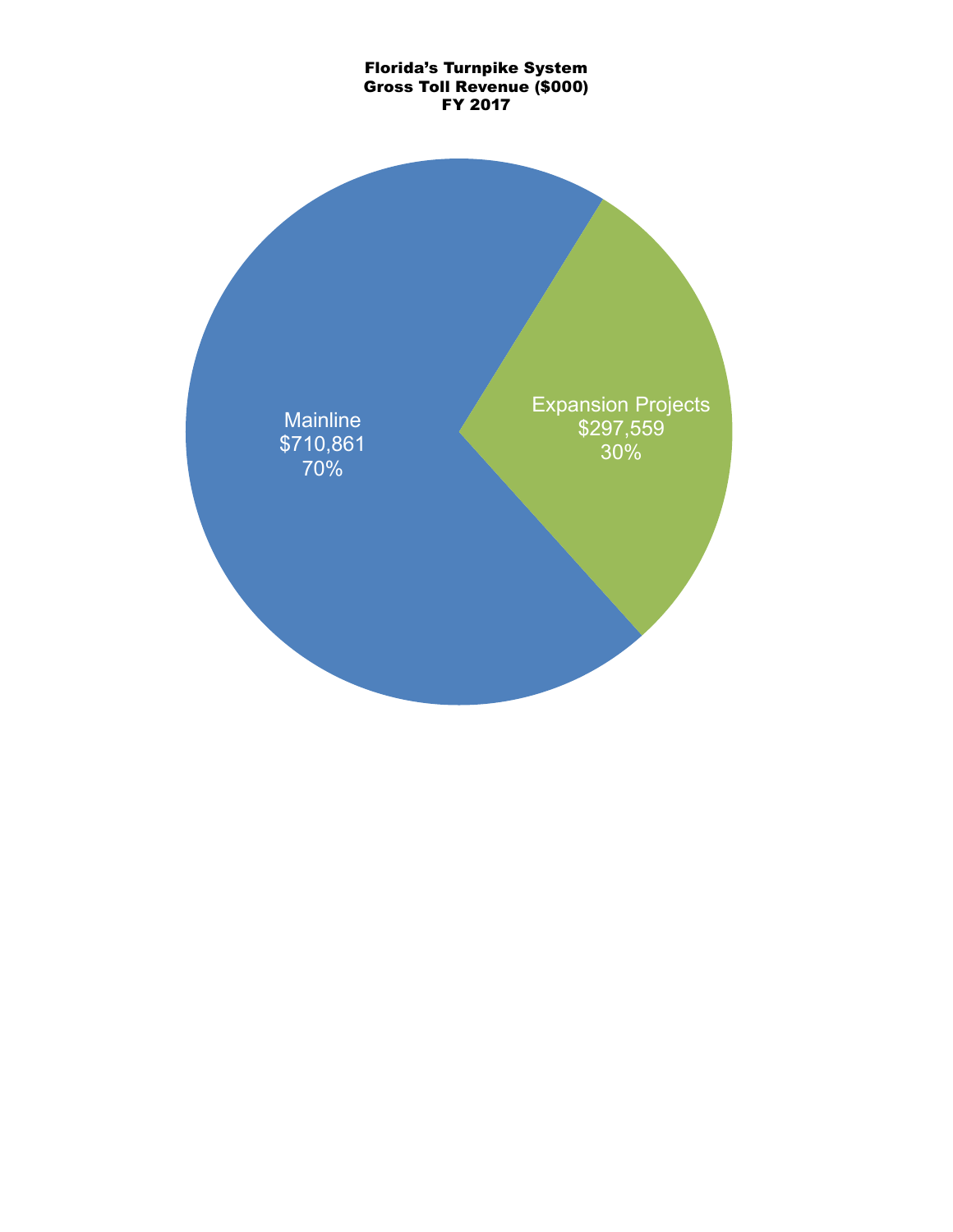## Expansion Projects 3+ Axle Vehicles in the Vehicle Mix



Source: Data obtained from Turnpike Enterprise Finance Office for the week beginning November 7, 2016.

There is some variation in the characteristics of 3+ axle vehicles (generally representing trucks and recreational vehicles) versus 2-axle passenger cars. The percentage of 3+ axle traffic is shown in the graph above for each expansion project during a typical seven-day week for which there were no unusual events. The percent vehicle mix was calculated for weekdays only and for all seven days of the week combined.

In general, a higher vehicle mix of 3+ axle vehicles is observed on all eight facilities during weekdays since truck traffic is usually higher during the week than on the weekends. As in prior years, higher than average percentages of 3+ axle vehicles are reported on Southern Connector Extension, Polk Parkway, Western Beltway, Part C and the I-4 Connector. Commercial traffic on these facilities ranges from 8.6 percent on Polk Parkway to 11.2 percent on Western Beltway, Part C . The Southern Connector Extension provides access to I-4 from the Metro Orlando industrial areas near the Orange County and Osceola County line. The high truck traffic on the Polk Parkway is partly attributed to distribution centers in the Lakeland area, such as Publix and Rooms To Go, and the opening of additional commercial centers in the corridor. The Western Beltway, Part C provides a preferred alternate route to I-4 for truck traffic traveling between Leesburg and Apopka. The exclusive truck lanes on the I-4 Connector provide direct access to and from the Port of Tampa.

On the other hand, the Anderson / Sugarwood toll plazas on the Veterans Expressway has the lowest percentage of 3+ axle vehicles at 2.9 percent on weekdays, reflecting the high commuter area served by this facility.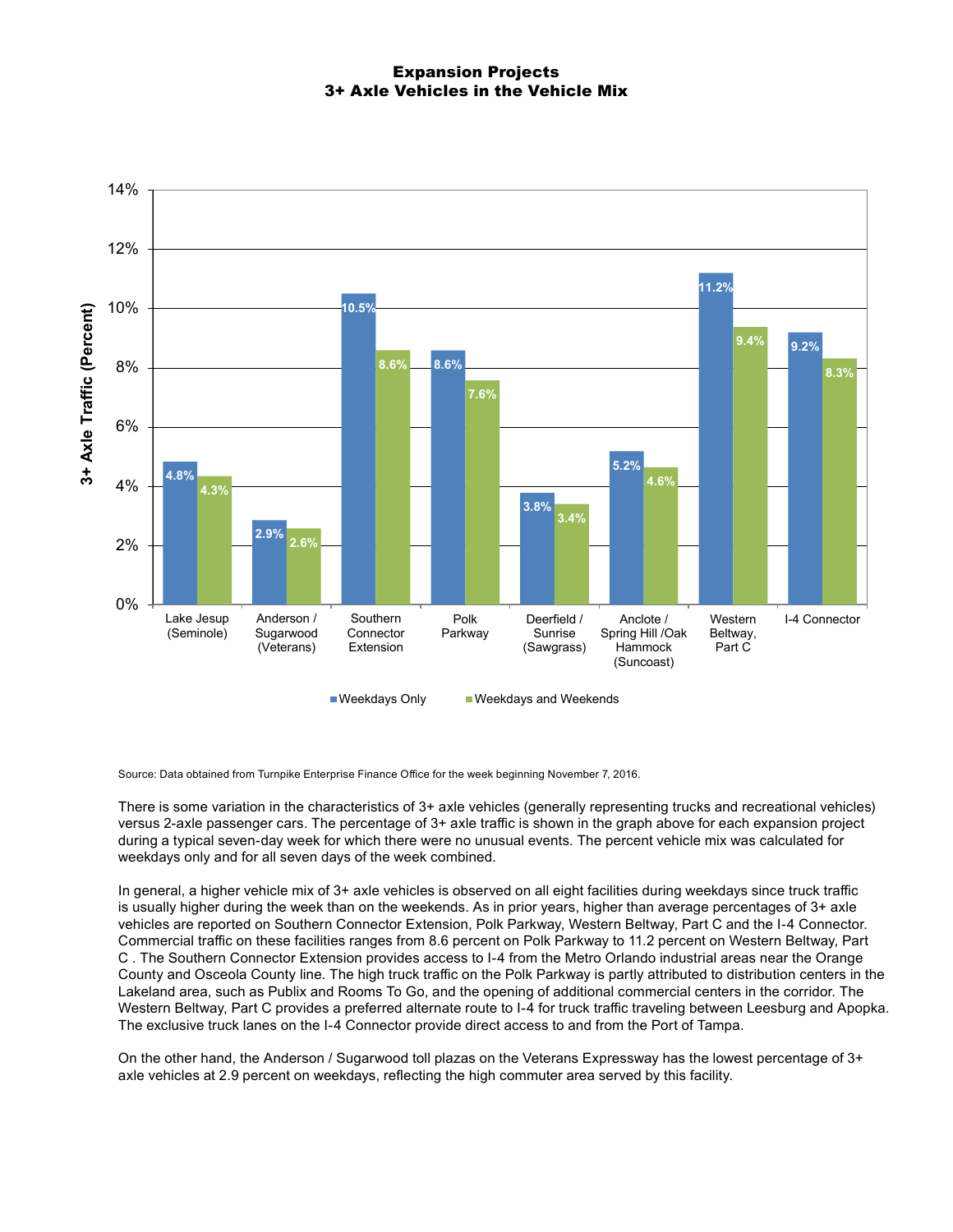#### Expansion Projects Weekday vs. Weekend Factors



Source: Data obtained from Turnpike Enterprise Finance Office for the week beginning November 7, 2016. Note: A factor of 1.0 represents a typical average day over the 7-day period.

The daily volumes are grouped by weekdays (Monday through Friday) and weekends (Saturday and Sunday). With an average day in a seven-day week representing the baseline for comparison between weekdays and weekends, a weekday/ weekend factor is calculated for a representative group of toll plazas on the expansion projects. These factors are shown in the graph above.

It is notable that weekday traffic on all facilities that primarily serve commuter traffic (i.e., Seminole, Veterans, Polk, Sawgrass and Western Beltway, Part C) is between 5 and 9 percent higher than the average for the week. Conversely, the weekend traffic at these five facilities is 15 to 23 percent lower than the weekly average. The high level of weekend traffic is characteristic of a facility that serves an area of major tourist attractions and recreational trips. The higher volumes of weekday traffic (i.e. commuter traffic) on the Western Beltway, Part C is due in part to easy access provided to Disney's Celebration area by this facility as an alternative to the congested I-4.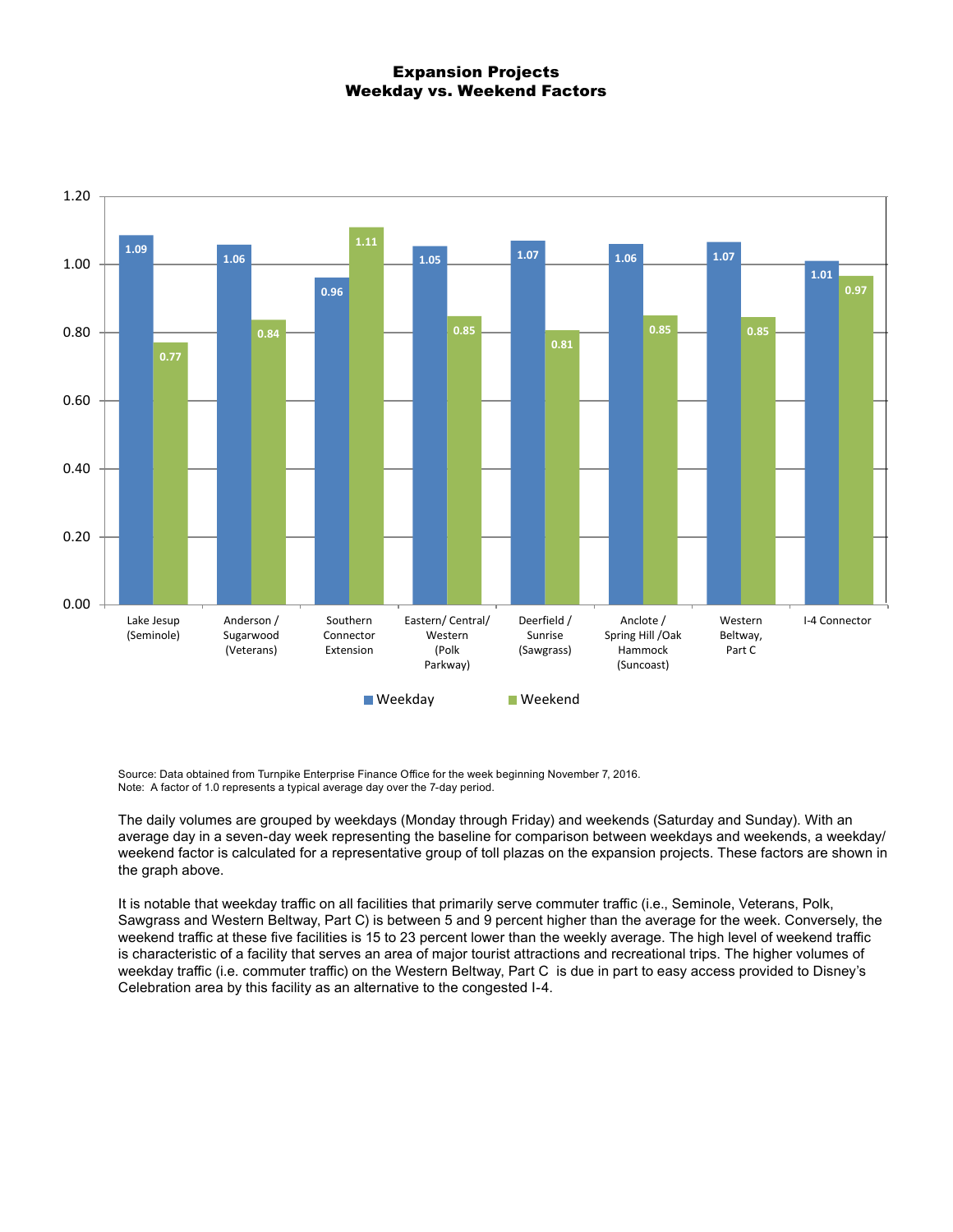### Expansion Projects Average Hourly Weekday Factors



Source: Data obtained from Turnpike Enterprise Finance Office for the 5-day period beginning November 7, 2016.

The weekday hourly factors at selected toll plazas during FY 2017 along the Turnpike's expansion projects are shown in the graph above. The results show typical morning and evening peak periods, with the most noticeable peaks evident on the commuter facilities. The peak periods on the Southern Connector Extension are slightly less defined because of the combination of commuters and tourists that use the facility during a typical day. As in prior years, the Seminole and Sawgrass Expressways have the highest peak hour ratios.